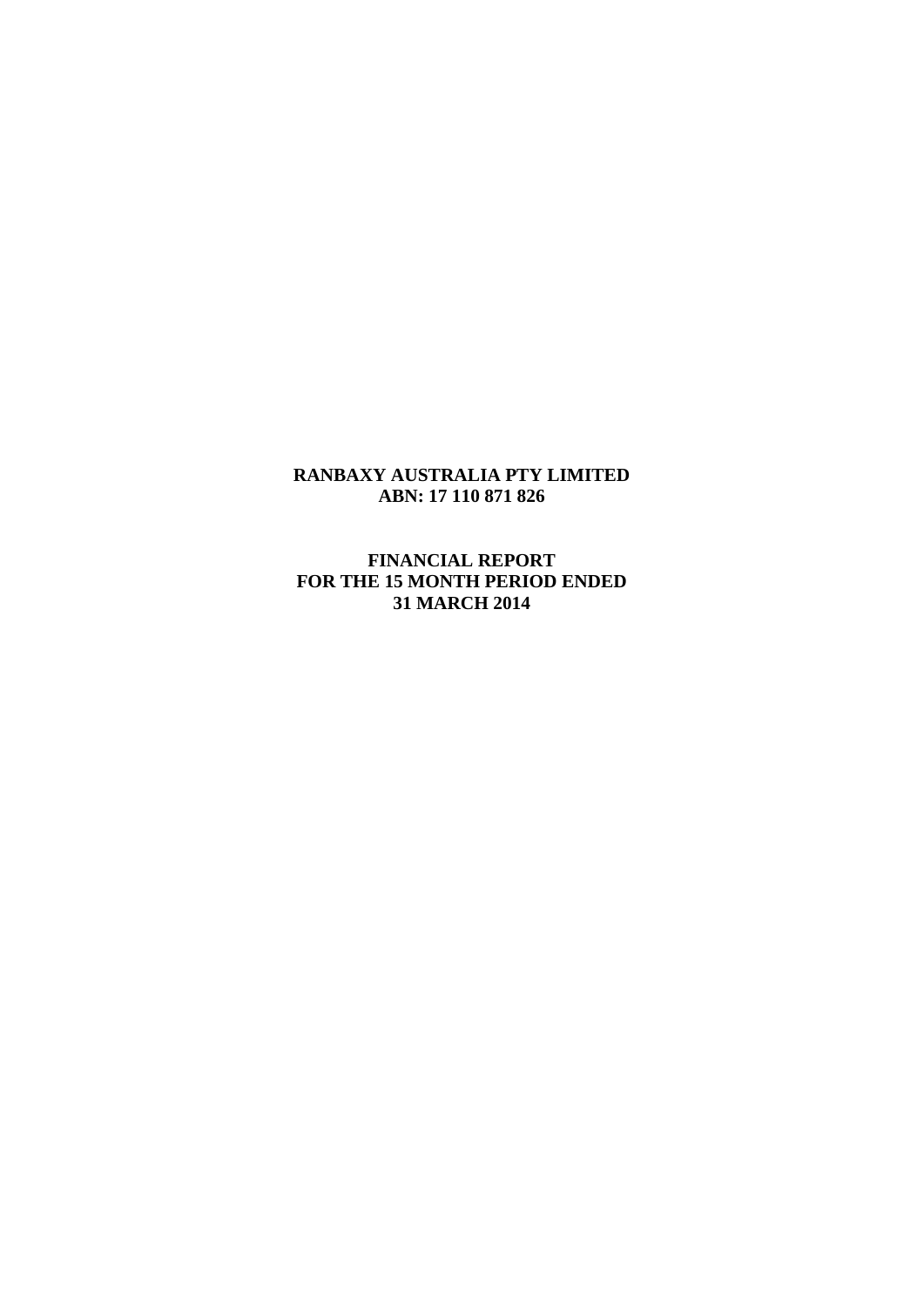Independent Auditor's Report

To the members of Ranbaxy Australia Pty Limited

### Report on the Financial Report

We have audited the accompanying financial report, being a special purpose financial report of Ranbaxy Australia Pty Limited, which comprises the statement of financial position as at 31 March 2014, the statement of comprehensive income, statement of changes in equity and statement of cash flows for the year then ended, notes comprising a summary of significant accounting policies and other explanatory information, and the directors' declaration.

#### Directors' Responsibility for the Financial Report

The directors of the company are responsible for the preparation of the financial report and have determined that the basis of preparation described in Note 1 to the financial report is appropriate to meet the needs of the members. The directors' responsibility also includes such internal control as the directors determine is necessary to enable the preparation of a financial report that is free from material misstatement, whether due to fraud or error

#### Auditor's Responsibility

Our responsibility is to express an opinion on the financial report based on our audit. We have conducted our audit in accordance with Australian Auditing Standards. Those standards require that we comply with relevant ethical requirements relating to audit engagements and plan and perform the audit to obtain reasonable assurance whether the financial report is free from material misstatement.

An audit involves performing procedures to obtain audit evidence about the amounts and disclosures in the financial report. The procedures selected depend on the auditor's judgment, including the assessment of the risks of material misstatement of the financial report, whether due to fraud or error. In making those risk assessments, the auditor considers internal control relevant to the entity's preparation of the financial report that gives a true and fair view in order to design audit procedures that are appropriate in the circumstances, but not for the purpose of expressing an opinion on the effectiveness of the entity's internal control. An audit also includes evaluating the appropriateness of accounting policies used and the reasonableness of accounting estimates made by the directors, as well as evaluating the overall presentation of the financial report.

We believe that the audit evidence we have obtained is sufficient and appropriate to provide a basis for our audit opinion.

#### Independence

In conducting our audit, we have complied with the independence requirements of the APES 110 Code of Ethics for Professional Accountants. We confirm that the independence declaration, which has been given to the directors of Ranbaxy Australia Pty Limited, would be in the same terms if given to the directors as at the time of the auditor's report.

#### Opinion

In our opinion the financial report of Ranbaxy Australia Pty Limited gives a true and fair view of the company's financial position as at 31 March 2014 and of its performance for the year ended on that date in accordance with the significant accounting policies set out in Note 1 to the financial report.

#### Material uncertainty regarding continuation as a going concern

Without qualifying our opinion, we draw attention to Note 1 in the financial report which indicates that the company incurred a net loss of \$2,378,394-INR 134,372,542 (2012: \$ 8,183,152-INR 452,107,845.30) during the year ended 31 March 2014 and, as of that date, the company's current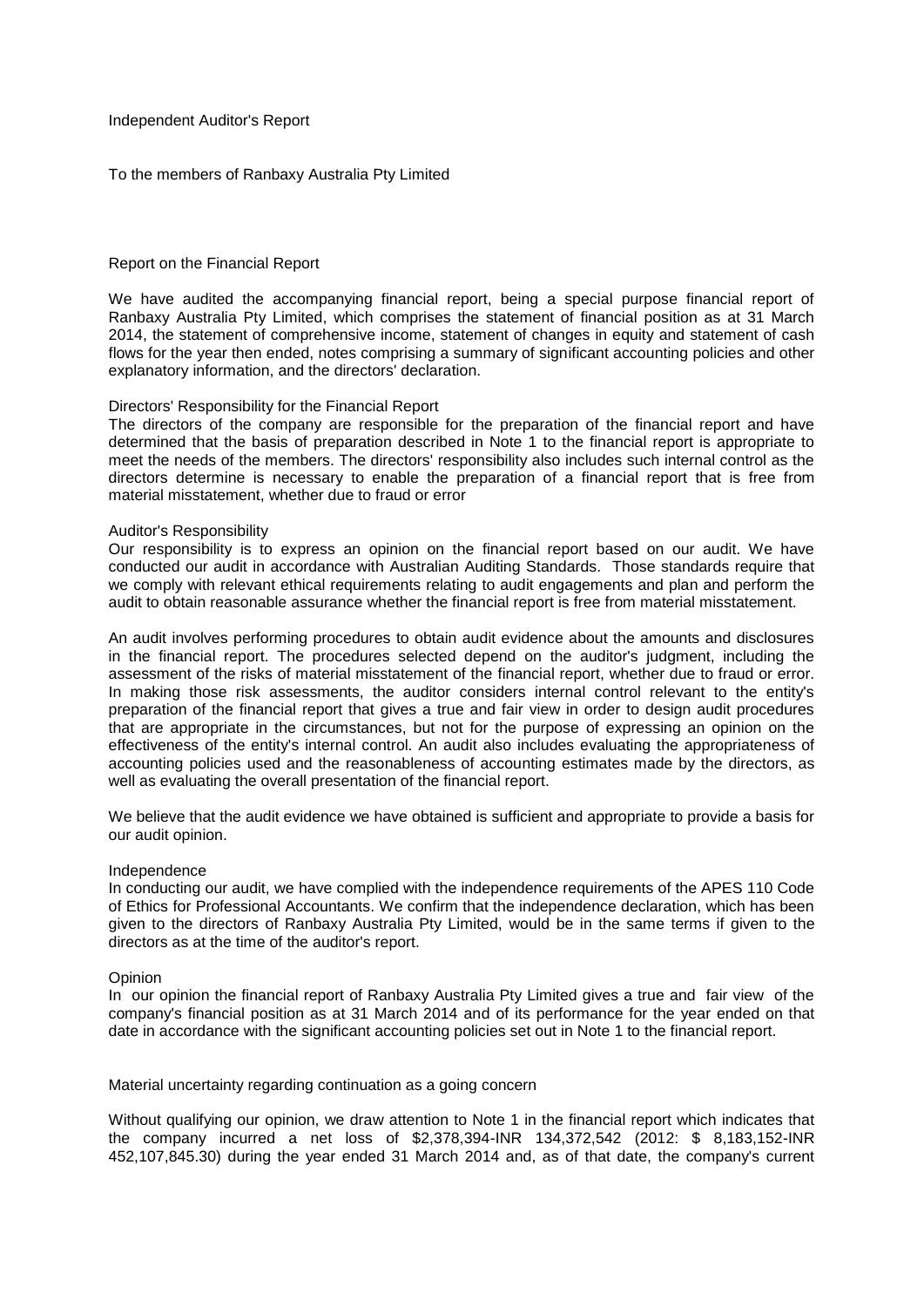liabilities exceeded its total assets by \$19,122,966-INR 1,056,517,459(2012 \$ 16,744,572-INR 951,396,136).

The ability of the company to continue as a going concern is dependent upon the ongoing financial support from the parent entity to the level required by the company to allow it to fulfill all obligations as and when they fall due for a period of no less than twelve months from the date of signing these financial statements. The parent entity has also confirmed in writing that it will not call for repayment of outstanding balances unless the company is able to financially make such repayments without impairing its ability to conduct its normal business operations and pay other liabilities.

### Basis of Accounting

Without modifying our opinion, we draw attention to Note 1 to the financial report, which describes the basis of accounting. The financial report has been prepared for the purpose of fulfilling the directors' financial reporting responsibilities to the members. As a result, the financial report may not be suitable for another purpose.

Shane Chadwick

Dated: 6 May 2014

Sydney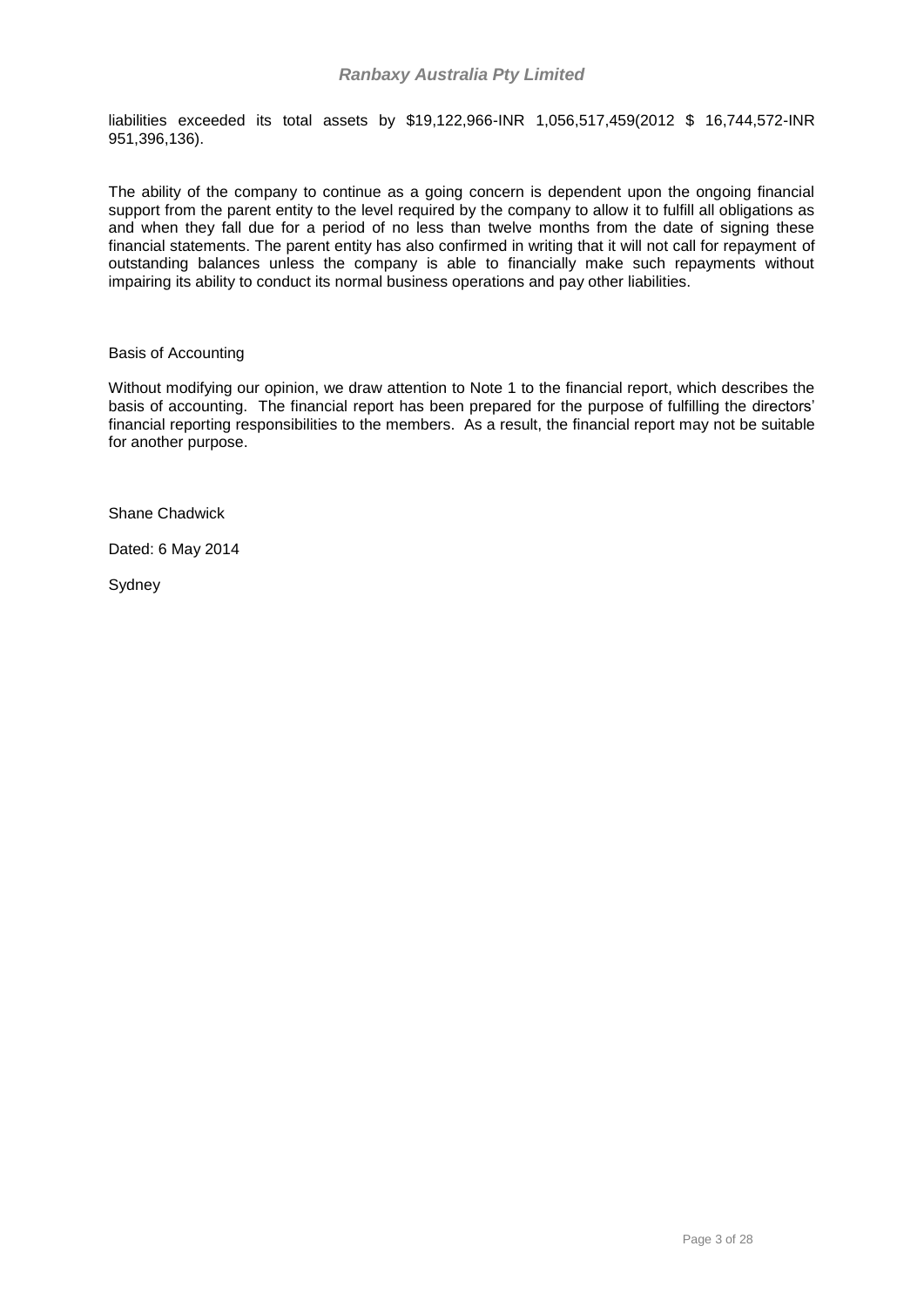# **Financial Report for the 15 month period ended 31 March 2014**

### **DIRECTORS' REPORT**

Your directors present their report together with the financial report of Ranbaxy Australia Pty Limited (the Company) for the financial period 15 months ended 31 March 2014.

#### **Directors**

The names of the directors of the Company at any time during or since the end of the financial period are:

Alexander Nicholas Evans

Akshay Sethi (appointed 2 May 2014)

Rajiv Gulati (resigned 28 April 2014)

Rajeev Sharma (resigned 2 April 2014)

Sanjeev Indravadan Dani (resigned 28 April 2014)

Directors have been in office since the start of the financial period to the date of this report unless otherwise stated.

#### **Review of Operations**

The loss of the Company for the 15 month financial period ended 31 March 2014 was \$2,378,394: INR 134,372,542 (2012 loss: \$8,183,152: INR 452,107,845).

### **Significant Changes in the State of Affairs**

The company changed its reporting date from 31<sup>st</sup> December to 31<sup>st</sup> March. No other significant changes in the company's state of affairs occurred during the financial period.

#### **Principal Activities**

The principal activity of the Company during the financial period was the supply of pharmaceutical products.

No significant change in the nature of these activities occurred during the period.

#### **Events Subsequent to the End of the Reporting Period**

No matters or circumstances have arisen since the end of the financial period which significantly affected or may significantly affect the operations of the company, the results of those operations, or the state of affairs of the company in future financial years.

### **Likely Developments and Expected Results of Operations**

Likely developments in the operations of the company and the expected results of those operations in future financial years have not been included in this report as the inclusion of such information is likely to result in unreasonable prejudice to the company.

#### **Environmental Regulation**

The company's operations are not regulated by any significant environmental regulation under a law of the Commonwealth or of a state or territory.

#### **Indemnification and Insurance of Officers and Auditors**

No indemnities have been given or insurance premiums paid, during or since the end of the financial period, for any person who is or has been an officer or auditor of the company.

### **Proceedings on Behalf of the Company**

No person has applied for leave of court to bring proceedings on behalf of the company or intervene in any proceedings to which the company is a party for the purpose of taking responsibility on behalf of the company for all or any part of those proceedings.

The company was not a party to any such proceedings during the period.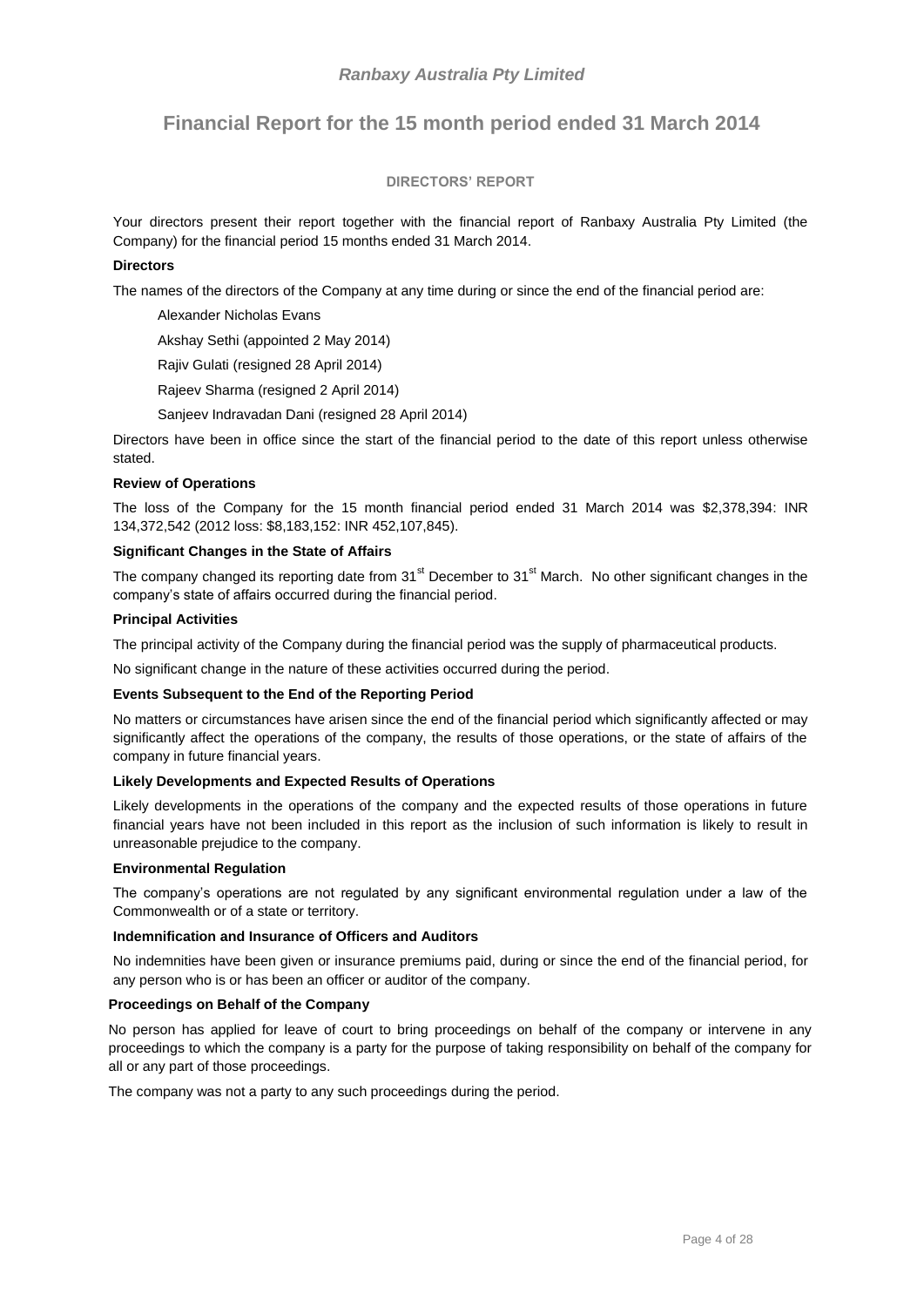#### **DIRECTORS' REPORT**

### **Auditor's Independence Declaration**

A copy of the auditor's independence declaration as required under s 370C of the Corporations Act 2001 is set out on page 5.

This directors' report is signed in accordance with a resolution of the Board of Directors:

Director

Dated this 6<sup>th</sup>

Alexander Evans

th day of May 2014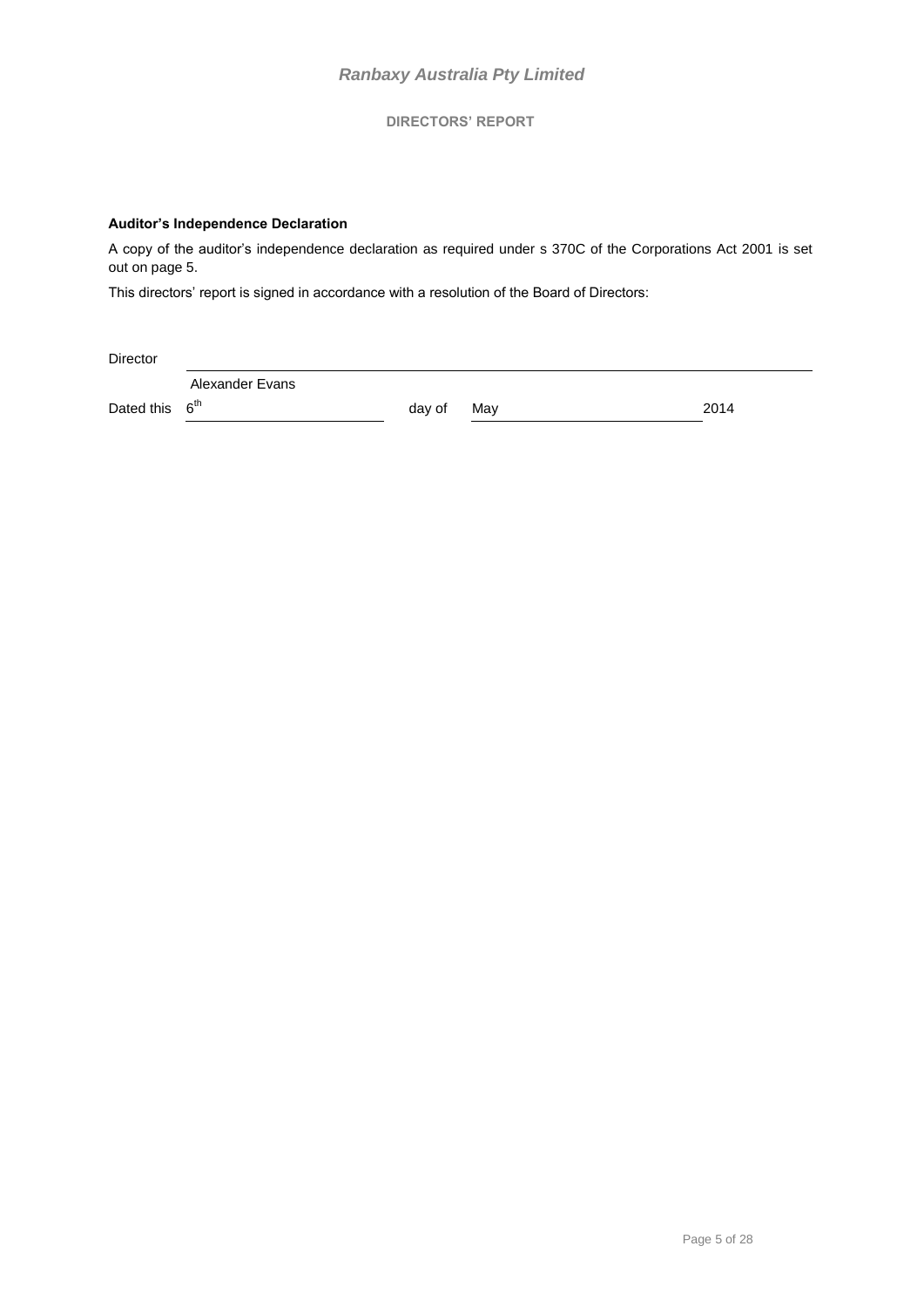### **AUDITOR'S INDEPENDENCE DECLARATION TO THE DIRECTORS OF RANBAXY AUSTRALIA PTY LIMITED**

I declare that, to the best of my knowledge and belief, during the 15 month financial period ended 31 March 2014 there have been no contraventions of:

- I. the auditor's independence requirements as set out in the Corporations Act 2001 in relation to the audit: and
- II. any applicable code of professional conduct in relation to the audit.

### BOROUGHS ASSURANCE

Shane Chadwick Partner Level 6, 77 Castlereagh Street, Sydney NSW 2000 Date: 6 May 2014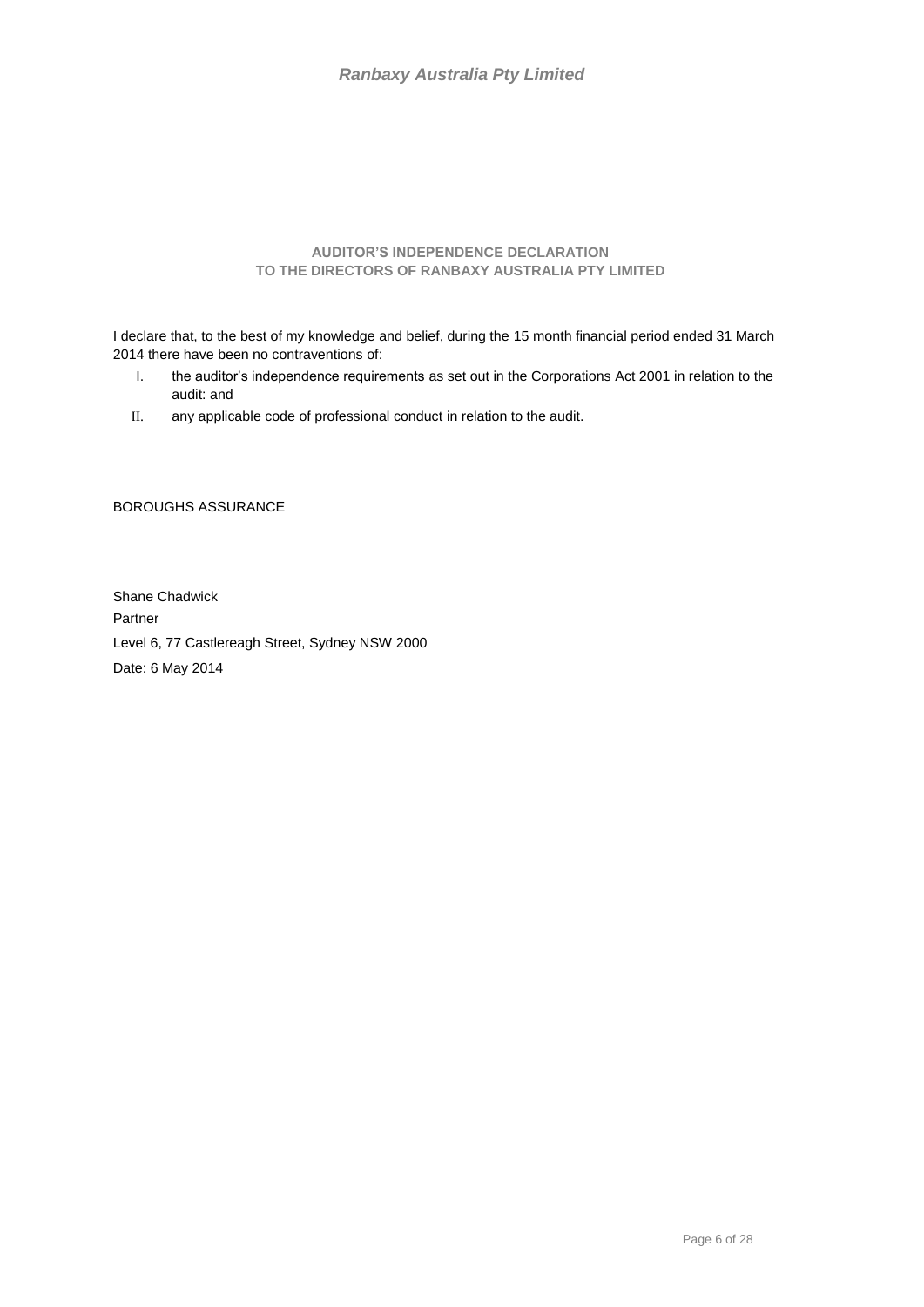### **STATEMENT OF COMPREHENSIVE INCOME FOR THE 15 MONTH PERIOD ENDED 31 MARCH 2014**

|                                           | <b>Note</b> | 15 months<br>31 March<br>2014 | 12 months<br>31 December<br>2012 |
|-------------------------------------------|-------------|-------------------------------|----------------------------------|
|                                           |             | \$                            | \$                               |
| Revenue                                   |             | 26,168,692                    | 14,734,269                       |
| Cost of sales                             |             | (17,656,398)                  | (12,505,653)                     |
| <b>Gross profit</b>                       |             | 8,512,294                     | 2,228,616                        |
| Distribution expenses                     |             | (3, 178, 197)                 | (3,503,394)                      |
| Personnel expenses                        | 2a          | (4,323,547)                   | (3,085,777)                      |
| Marketing expenses                        |             | (461, 893)                    | (1, 189, 473)                    |
| Pharmaceutical license expenses           |             | (903, 286)                    | (853, 575)                       |
| Administration expenses                   |             | (1, 102, 304)                 | (910, 828)                       |
| Depreciation expense                      |             | (76, 630)                     | (29, 570)                        |
| Legal and professional expenses           |             | (198, 433)                    | (260, 264)                       |
| Occupancy expenses                        |             | (250, 543)                    | (222, 376)                       |
| Other expenses                            |             | (270, 996)                    | (481, 963)                       |
| <b>Results from operating activities</b>  |             | (10, 765, 829)                | (8,308,604)                      |
| Finance income                            |             | 7,153                         | 130,235                          |
| Finance costs                             |             | (132, 012)                    | (4,783)                          |
| Net finance income/(costs)                |             | (124, 859)                    | 125,452                          |
| Loss before income tax                    |             | (2,378,394)                   | (8, 183, 152)                    |
| Income tax expense                        |             |                               |                                  |
| Loss for the period                       |             | (2,378,394)                   | (8, 183, 152)                    |
| Other comprehensive income                |             |                               |                                  |
| Total comprehensive income for the period |             | (2,378,394)                   | (8, 183, 152)                    |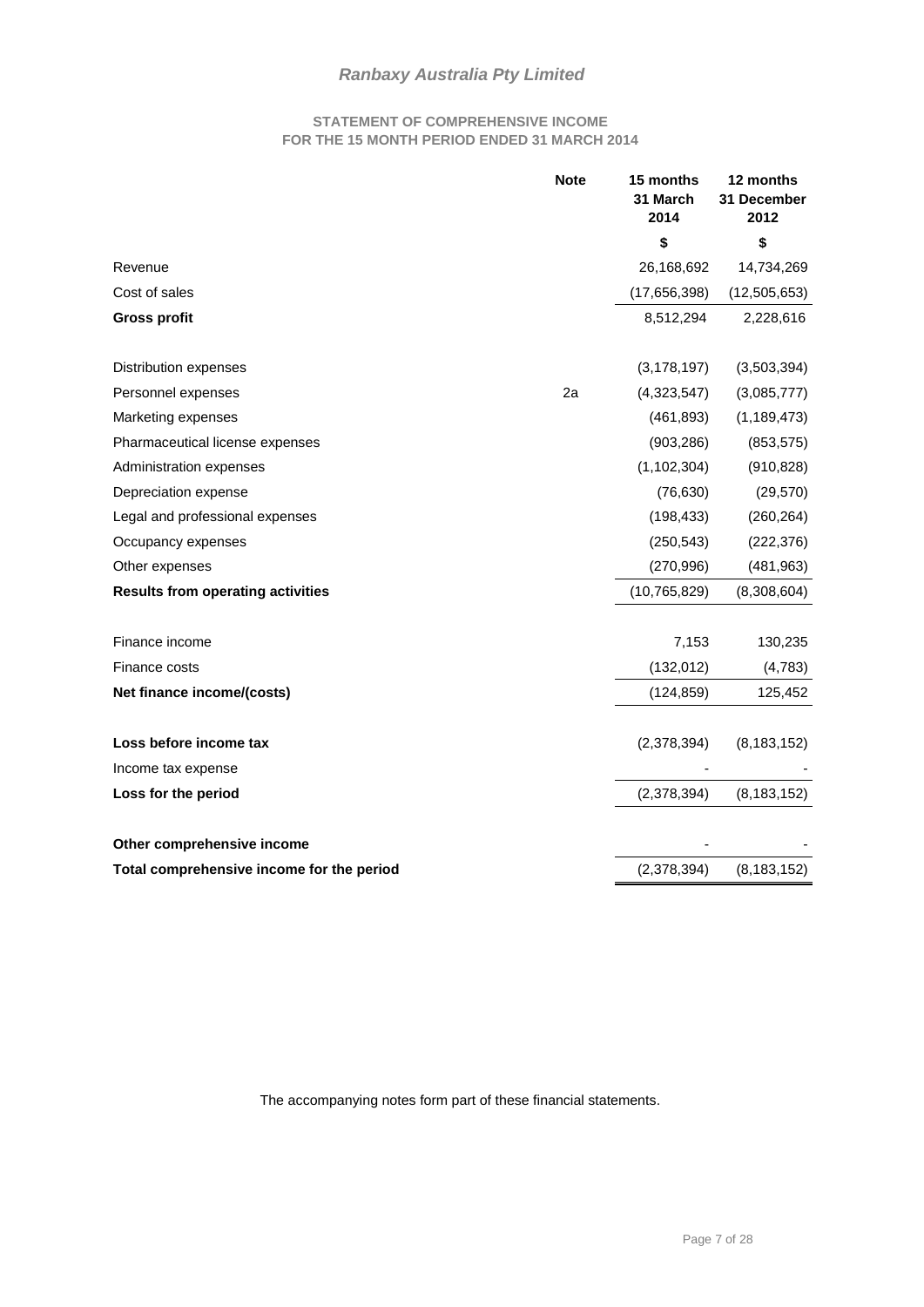### **STATEMENT OF COMPREHENSIVE INCOME FOR THE 15 MONTH PERIOD ENDED 31 MARCH 2014**

|                                           | <b>Note</b> | 15 months<br>31 March<br>2014 | 12 months<br>31 December<br>2012    |
|-------------------------------------------|-------------|-------------------------------|-------------------------------------|
|                                           |             | <b>INR</b>                    | <b>INR</b>                          |
| Revenue                                   |             | 1,478,457,175                 | 814,048,011                         |
| Cost of sales                             |             |                               | $(997, 536, 610)$ $(690, 920, 055)$ |
| <b>Gross profit</b>                       |             | 480,920,565                   | 123, 127, 956                       |
| Distribution expenses                     |             | (179, 559, 153)               | (193, 557, 680)                     |
| Personnel expenses                        | 2a          | (244, 268, 192)               | (170,484,917)                       |
| Marketing expenses                        |             | (26,095,650)                  | (65, 716, 740)                      |
| Pharmaceutical license expenses           |             | (51,033,107)                  | (47, 158, 840)                      |
| Administration expenses                   |             | (62, 277, 062)                | (50, 321, 989)                      |
| Depreciation expense                      |             | (4,329,379)                   | (1,633,702)                         |
| Legal and professional expenses           |             | (11, 210, 904)                | (14, 379, 227)                      |
| Occupancy expenses                        |             | (14, 154, 972)                | (12, 285, 967)                      |
| Other expenses                            |             | (15,310,508)                  | (26,627,790)                        |
| <b>Results from operating activities</b>  |             | (608, 238, 927)               | (459,038,895)                       |
| Finance income                            |             | 404,124                       | 7,195,304                           |
| Finance costs                             |             | (7, 458, 305)                 | (264, 254)                          |
| Net finance income/(costs)                |             | (7,054,181)                   | 6,931,050                           |
| Loss before income tax                    |             |                               | $(134, 372, 542)$ $(452, 107, 845)$ |
| Income tax expense                        |             |                               |                                     |
| Loss for the period                       |             |                               | $(134, 372, 542)$ $(452, 107, 845)$ |
| Other comprehensive income                |             |                               |                                     |
| Total comprehensive income for the period |             |                               | $(134, 372, 542)$ $(452, 107, 845)$ |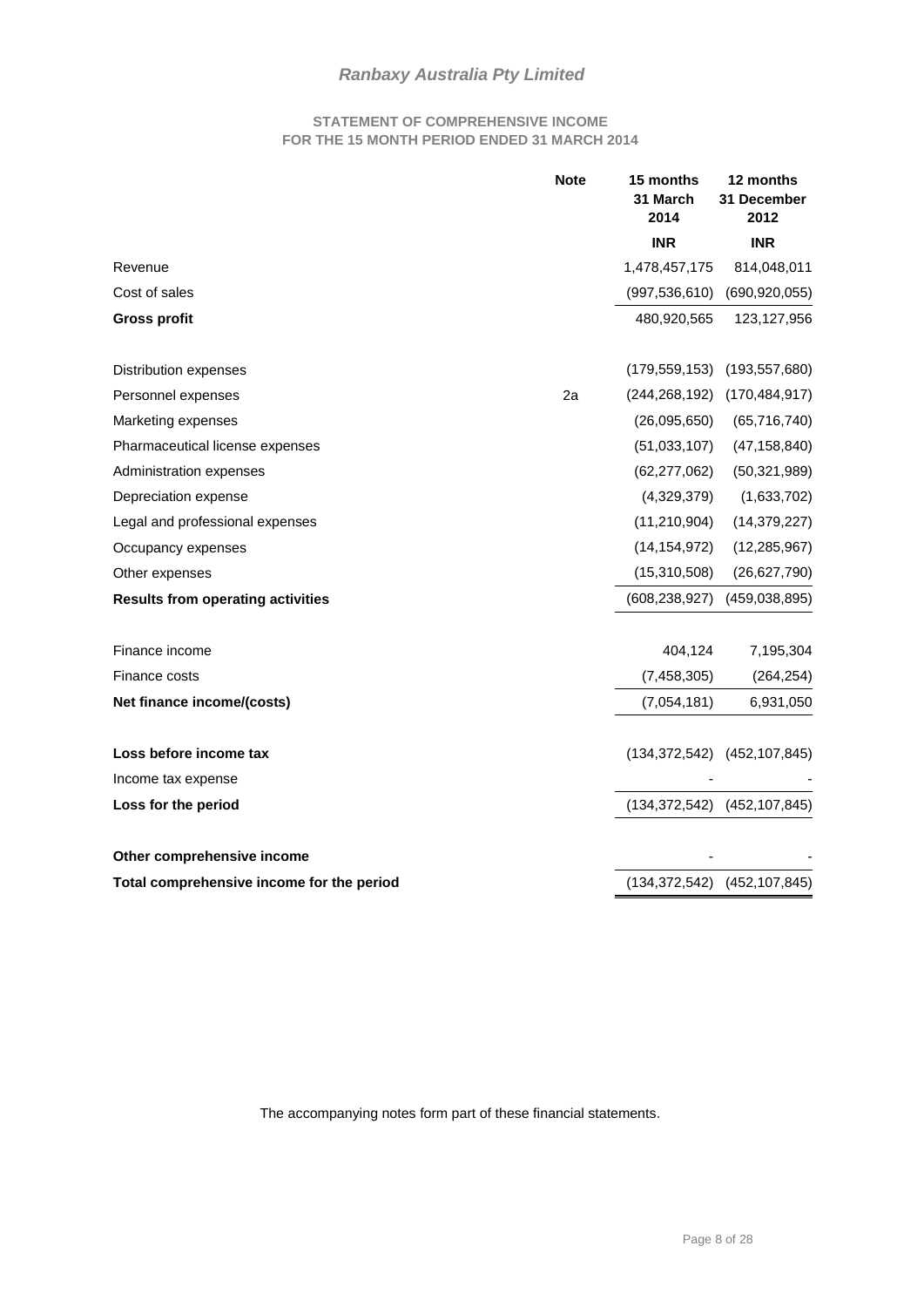### **STATEMENT OF FINANCIAL POSITION AS AT 31 MARCH 2014**

|                                  |                | 31 March       | 31 December    |
|----------------------------------|----------------|----------------|----------------|
|                                  | <b>Note</b>    | 2014           | 2012           |
|                                  |                | \$             | \$             |
| <b>ASSETS</b>                    |                |                |                |
| <b>CURRENT ASSETS</b>            |                |                |                |
| Cash and cash equivalents        | 3              | 2,103,806      | 660,525        |
| Trade and other receivables      | 4              | 9,883,627      | 2,814,638      |
| Inventories                      | 5              | 7,858,140      | 10,464,978     |
| Prepayments                      | 6              | 164,835        | 191,347        |
| <b>TOTAL CURRENT ASSETS</b>      |                | 20,010,408     | 14,131,488     |
| NON-CURRENT ASSETS               |                |                |                |
| Property, plant and equipment    | $\overline{7}$ | 207,759        | 72,711         |
| <b>TOTAL NON-CURRENT ASSETS</b>  |                | 207,759        | 72,711         |
| <b>TOTAL ASSETS</b>              |                | 20,218,166     | 14,204,199     |
|                                  |                |                |                |
| <b>LIABILITIES</b>               |                |                |                |
| <b>CURRENT LIABILITIES</b>       |                |                |                |
| Trade and other payables         | 8              | 19,224,648     | 24,785,267     |
| Borrowings                       | 9              | 16,775,000     | 4,275,000      |
| Provisions                       | 10             | 3,341,486      | 1,888,504      |
| <b>TOTAL CURRENT LIABILITIES</b> |                | 39,341,134     | 30,948,771     |
| <b>TOTAL LIABILITIES</b>         |                | 39,341,134     | 30,948,771     |
| <b>NET LIABILITIES</b>           |                | (19, 122, 966) | (16, 744, 572) |
| <b>EQUITY</b>                    |                |                |                |
| Share capital                    | 11             | 9,200,000      | 9,200,000      |
| <b>Accumulated losses</b>        |                | (28, 322, 968) | (25, 944, 572) |
| <b>TOTAL EQUITY</b>              |                | (19, 122, 966) | (16, 744, 572) |
|                                  |                |                |                |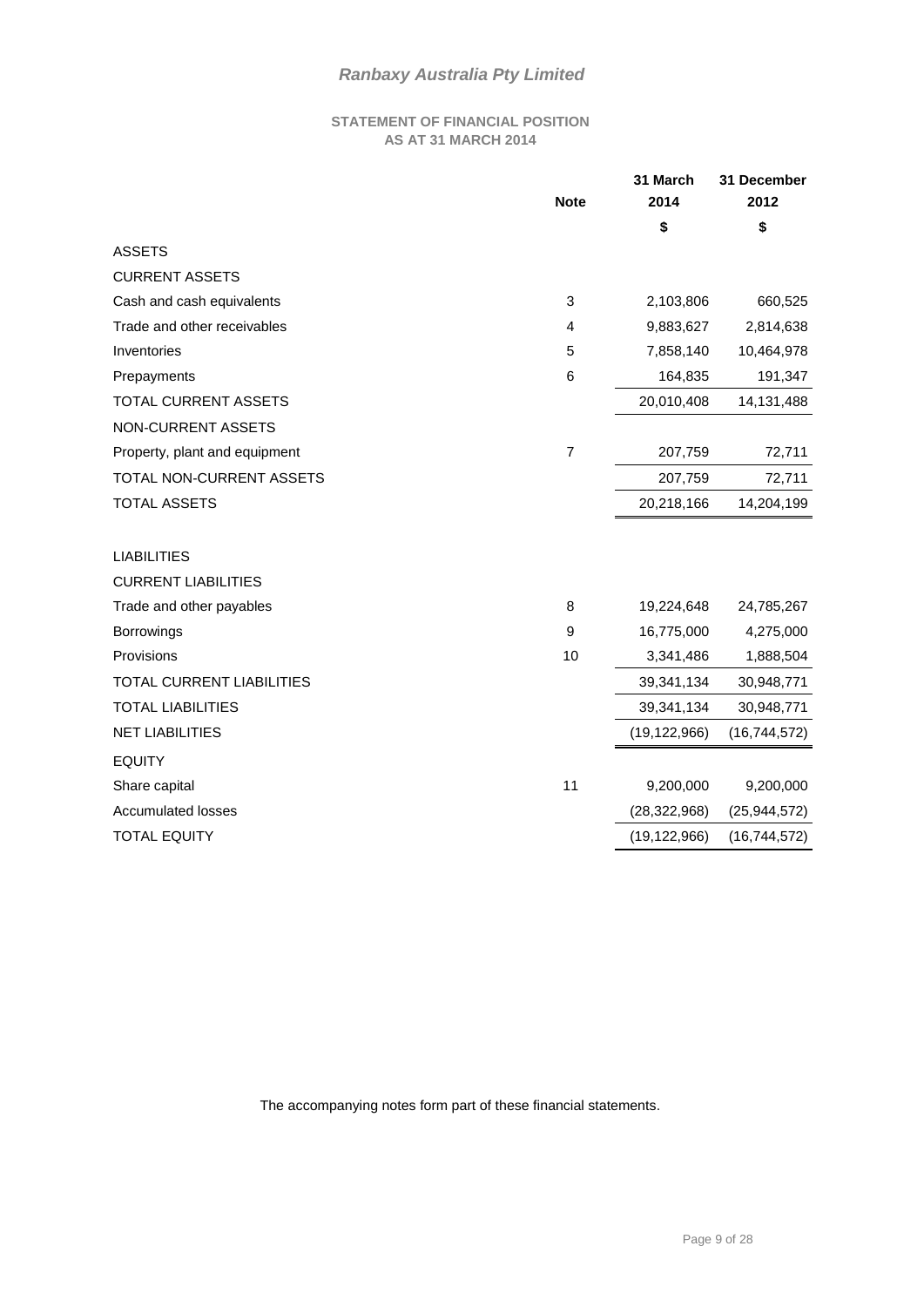### **STATEMENT OF FINANCIAL POSITION AS AT 31 MARCH 2014**

| <b>INR</b><br><b>INR</b><br><b>ASSETS</b><br><b>CURRENT ASSETS</b><br>3<br>Cash and cash equivalents<br>116,232,376<br>37,529,830<br>Trade and other receivables<br>4<br>546,056,740<br>159,922,614<br>Inventories<br>5<br>434,151,381<br>594,601,023<br>6<br>9,106,906<br>10,871,989<br>Prepayments<br>TOTAL CURRENT ASSETS<br>1,105,547,403<br>802,925,455<br>NON-CURRENT ASSETS<br>$\overline{7}$<br>11,478,398<br>4,131,307<br>Property, plant and equipment<br>TOTAL NON-CURRENT ASSETS<br>11,478,398<br>4,131,307<br><b>TOTAL ASSETS</b><br>1,117,025,746<br>807,056,761<br><b>LIABILITIES</b><br><b>CURRENT LIABILITIES</b><br>1,062,135,249 1,408,253,807<br>Trade and other payables<br>8<br>9<br>926,795,580<br>Borrowings<br>242,897,727<br>Provisions<br>10<br>184,612,486<br>107,301,364<br><b>TOTAL CURRENT LIABILITIES</b><br>2,173,543,315 1,758,452,898<br><b>TOTAL LIABILITIES</b><br>2,173,543,315 1,758,452,898<br><b>NET LIABILITIES</b><br>(1,056,517,459)<br>(951, 396, 136)<br><b>EQUITY</b><br>11<br>Share capital<br>508,287,293<br>522,727,273<br>(1,564,804,862)(1,474,123,409)<br><b>Accumulated losses</b><br><b>TOTAL EQUITY</b><br>(1,056,517,459)<br>(951, 396, 136) |             | 31 March | 31 December |
|-------------------------------------------------------------------------------------------------------------------------------------------------------------------------------------------------------------------------------------------------------------------------------------------------------------------------------------------------------------------------------------------------------------------------------------------------------------------------------------------------------------------------------------------------------------------------------------------------------------------------------------------------------------------------------------------------------------------------------------------------------------------------------------------------------------------------------------------------------------------------------------------------------------------------------------------------------------------------------------------------------------------------------------------------------------------------------------------------------------------------------------------------------------------------------------------------------|-------------|----------|-------------|
|                                                                                                                                                                                                                                                                                                                                                                                                                                                                                                                                                                                                                                                                                                                                                                                                                                                                                                                                                                                                                                                                                                                                                                                                       | <b>Note</b> | 2014     | 2012        |
|                                                                                                                                                                                                                                                                                                                                                                                                                                                                                                                                                                                                                                                                                                                                                                                                                                                                                                                                                                                                                                                                                                                                                                                                       |             |          |             |
|                                                                                                                                                                                                                                                                                                                                                                                                                                                                                                                                                                                                                                                                                                                                                                                                                                                                                                                                                                                                                                                                                                                                                                                                       |             |          |             |
|                                                                                                                                                                                                                                                                                                                                                                                                                                                                                                                                                                                                                                                                                                                                                                                                                                                                                                                                                                                                                                                                                                                                                                                                       |             |          |             |
|                                                                                                                                                                                                                                                                                                                                                                                                                                                                                                                                                                                                                                                                                                                                                                                                                                                                                                                                                                                                                                                                                                                                                                                                       |             |          |             |
|                                                                                                                                                                                                                                                                                                                                                                                                                                                                                                                                                                                                                                                                                                                                                                                                                                                                                                                                                                                                                                                                                                                                                                                                       |             |          |             |
|                                                                                                                                                                                                                                                                                                                                                                                                                                                                                                                                                                                                                                                                                                                                                                                                                                                                                                                                                                                                                                                                                                                                                                                                       |             |          |             |
|                                                                                                                                                                                                                                                                                                                                                                                                                                                                                                                                                                                                                                                                                                                                                                                                                                                                                                                                                                                                                                                                                                                                                                                                       |             |          |             |
|                                                                                                                                                                                                                                                                                                                                                                                                                                                                                                                                                                                                                                                                                                                                                                                                                                                                                                                                                                                                                                                                                                                                                                                                       |             |          |             |
|                                                                                                                                                                                                                                                                                                                                                                                                                                                                                                                                                                                                                                                                                                                                                                                                                                                                                                                                                                                                                                                                                                                                                                                                       |             |          |             |
|                                                                                                                                                                                                                                                                                                                                                                                                                                                                                                                                                                                                                                                                                                                                                                                                                                                                                                                                                                                                                                                                                                                                                                                                       |             |          |             |
|                                                                                                                                                                                                                                                                                                                                                                                                                                                                                                                                                                                                                                                                                                                                                                                                                                                                                                                                                                                                                                                                                                                                                                                                       |             |          |             |
|                                                                                                                                                                                                                                                                                                                                                                                                                                                                                                                                                                                                                                                                                                                                                                                                                                                                                                                                                                                                                                                                                                                                                                                                       |             |          |             |
|                                                                                                                                                                                                                                                                                                                                                                                                                                                                                                                                                                                                                                                                                                                                                                                                                                                                                                                                                                                                                                                                                                                                                                                                       |             |          |             |
|                                                                                                                                                                                                                                                                                                                                                                                                                                                                                                                                                                                                                                                                                                                                                                                                                                                                                                                                                                                                                                                                                                                                                                                                       |             |          |             |
|                                                                                                                                                                                                                                                                                                                                                                                                                                                                                                                                                                                                                                                                                                                                                                                                                                                                                                                                                                                                                                                                                                                                                                                                       |             |          |             |
|                                                                                                                                                                                                                                                                                                                                                                                                                                                                                                                                                                                                                                                                                                                                                                                                                                                                                                                                                                                                                                                                                                                                                                                                       |             |          |             |
|                                                                                                                                                                                                                                                                                                                                                                                                                                                                                                                                                                                                                                                                                                                                                                                                                                                                                                                                                                                                                                                                                                                                                                                                       |             |          |             |
|                                                                                                                                                                                                                                                                                                                                                                                                                                                                                                                                                                                                                                                                                                                                                                                                                                                                                                                                                                                                                                                                                                                                                                                                       |             |          |             |
|                                                                                                                                                                                                                                                                                                                                                                                                                                                                                                                                                                                                                                                                                                                                                                                                                                                                                                                                                                                                                                                                                                                                                                                                       |             |          |             |
|                                                                                                                                                                                                                                                                                                                                                                                                                                                                                                                                                                                                                                                                                                                                                                                                                                                                                                                                                                                                                                                                                                                                                                                                       |             |          |             |
|                                                                                                                                                                                                                                                                                                                                                                                                                                                                                                                                                                                                                                                                                                                                                                                                                                                                                                                                                                                                                                                                                                                                                                                                       |             |          |             |
|                                                                                                                                                                                                                                                                                                                                                                                                                                                                                                                                                                                                                                                                                                                                                                                                                                                                                                                                                                                                                                                                                                                                                                                                       |             |          |             |
|                                                                                                                                                                                                                                                                                                                                                                                                                                                                                                                                                                                                                                                                                                                                                                                                                                                                                                                                                                                                                                                                                                                                                                                                       |             |          |             |
|                                                                                                                                                                                                                                                                                                                                                                                                                                                                                                                                                                                                                                                                                                                                                                                                                                                                                                                                                                                                                                                                                                                                                                                                       |             |          |             |
|                                                                                                                                                                                                                                                                                                                                                                                                                                                                                                                                                                                                                                                                                                                                                                                                                                                                                                                                                                                                                                                                                                                                                                                                       |             |          |             |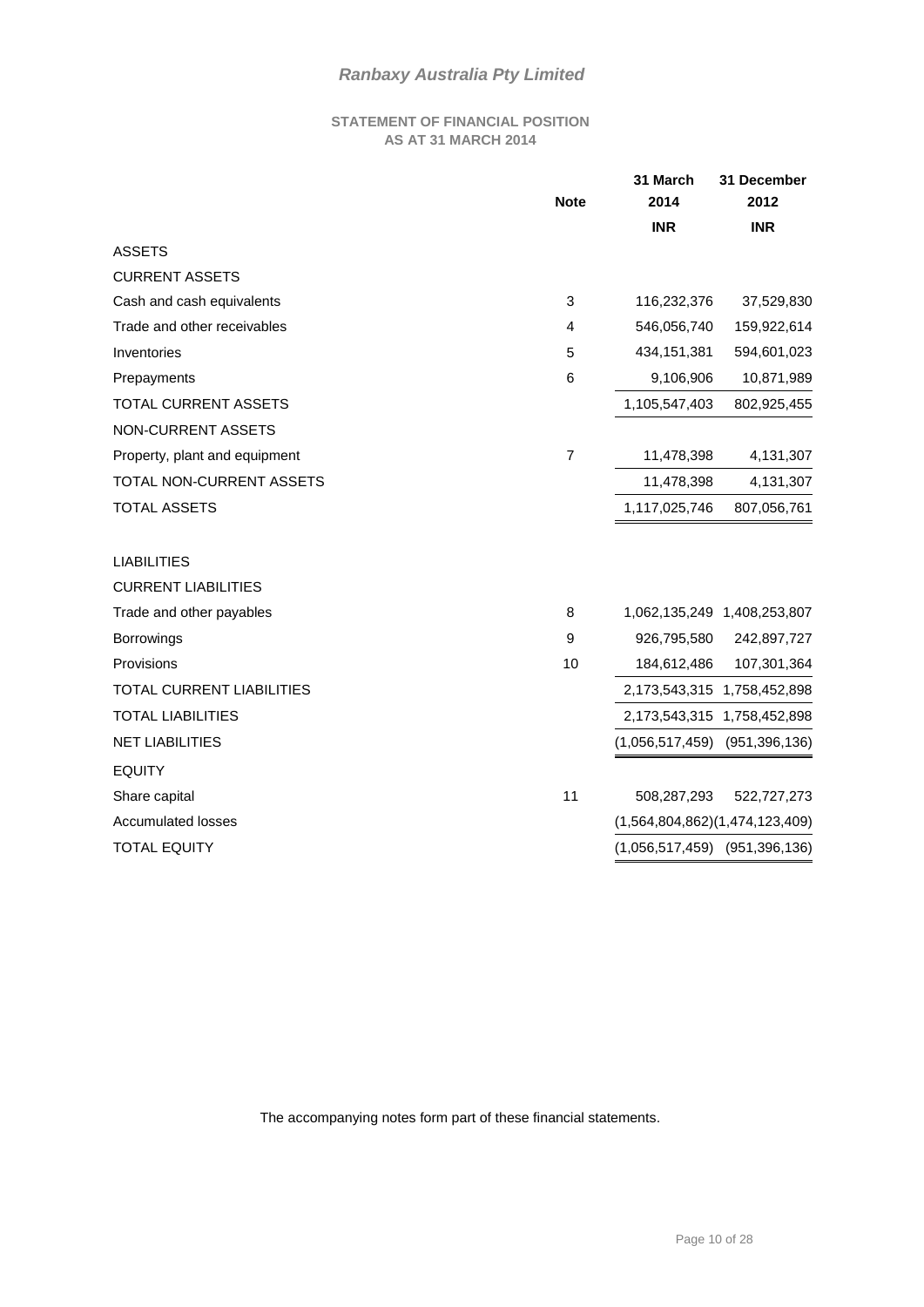### **STATEMENT OF CHANGES IN EQUITY FOR THE 15 MONTH PERIOD ENDED 31 MARCH 2014**

|                                           | <b>Share</b><br><b>Capital</b> | <b>Accumulated</b><br><b>losses</b> | <b>Total</b>   |
|-------------------------------------------|--------------------------------|-------------------------------------|----------------|
|                                           | \$                             | \$                                  | \$             |
| Balance at 1 January 2012                 | 9,200,000                      | (17,761,420)                        | (8,561,420)    |
| <b>Comprehensive income</b>               |                                |                                     |                |
| Loss for the year                         |                                | (8, 183, 152)                       | (8, 183, 152)  |
| Other comprehensive income for the year   |                                |                                     |                |
| Total comprehensive income for the year   |                                | (8, 183, 152)                       | (8, 183, 152)  |
| <b>Balance at 31 December 2012</b>        | 9,200,000                      | (25,944,572)                        | (16,744,572)   |
| Balance at 1 January 2013                 | 9,200,000                      | (25,944,572)                        | (16,744,572)   |
| <b>Comprehensive income</b>               |                                |                                     |                |
| Loss for the period                       |                                | (2,378,394)                         | (2,378,394)    |
| Other comprehensive income for the period |                                |                                     |                |
| Total comprehensive income for the period |                                | (2,378,394)                         | (2,378,394)    |
|                                           |                                |                                     |                |
| Balance at 31 March 2014                  | 9,200,000                      | (28, 322, 966)                      | (19, 122, 966) |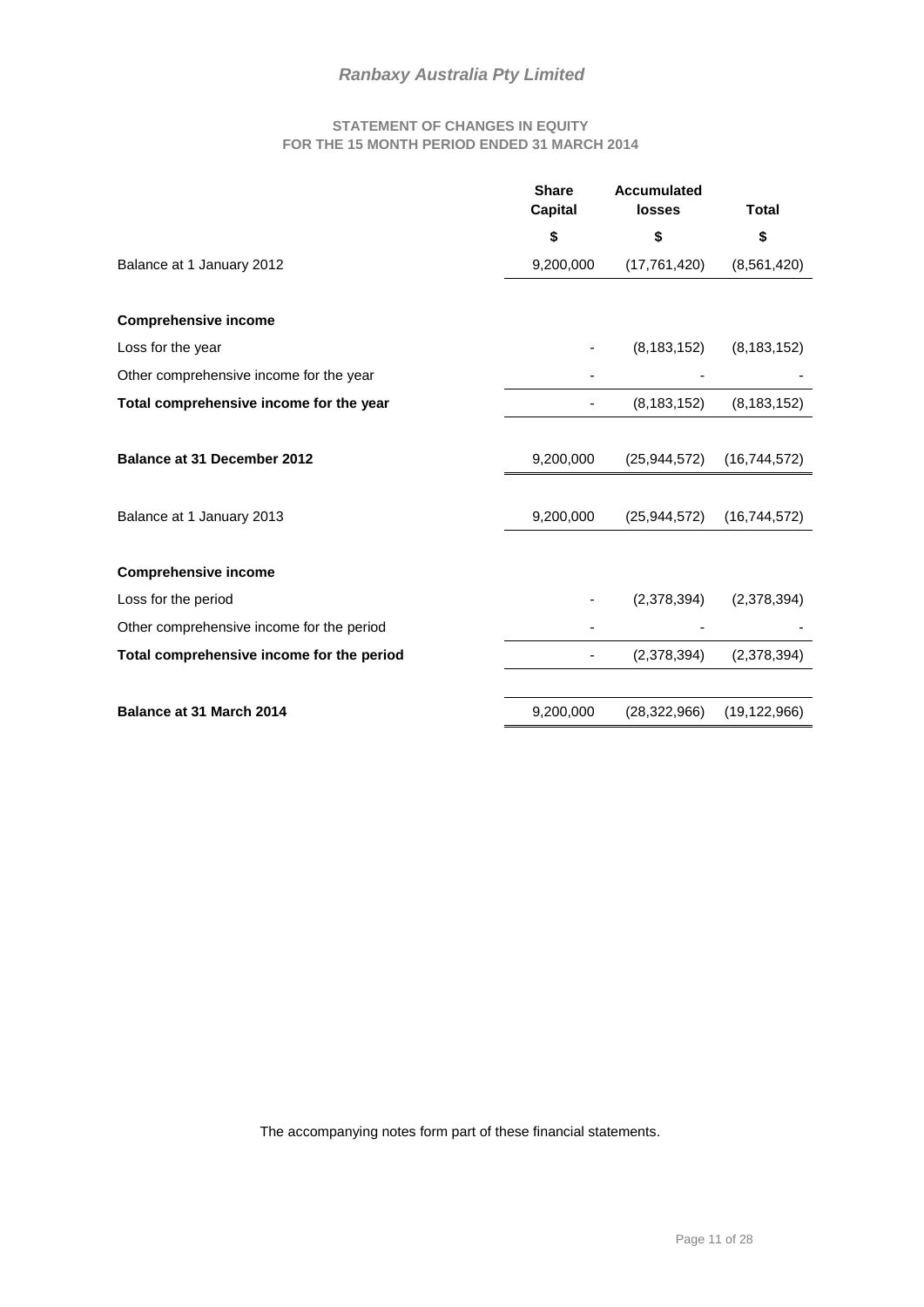### **STATEMENT OF CHANGES IN EQUITY FOR THE 15 MONTH PERIOD ENDED 31 MARCH 2014**

| <b>Share</b><br><b>Capital</b> | <b>Accumulated</b><br><b>losses</b> | <b>Total</b>                                                                                                             |
|--------------------------------|-------------------------------------|--------------------------------------------------------------------------------------------------------------------------|
| <b>INR</b>                     | <b>INR</b>                          | <b>INR</b>                                                                                                               |
|                                |                                     | (486, 444, 318)                                                                                                          |
|                                |                                     |                                                                                                                          |
|                                | (464, 951, 818)                     | (464, 951, 818)                                                                                                          |
|                                |                                     |                                                                                                                          |
|                                | (464, 951, 818)                     | (464, 951, 818)                                                                                                          |
|                                |                                     |                                                                                                                          |
|                                |                                     | (951, 396, 136)                                                                                                          |
|                                |                                     |                                                                                                                          |
|                                |                                     | (951, 396, 136)                                                                                                          |
|                                |                                     |                                                                                                                          |
|                                |                                     |                                                                                                                          |
|                                | (131, 402, 983)                     | (131, 402, 983)                                                                                                          |
|                                |                                     |                                                                                                                          |
| $\overline{\phantom{a}}$       | (131, 402, 983)                     | (131, 402, 983)                                                                                                          |
|                                |                                     |                                                                                                                          |
|                                |                                     | (1,056,517,459)                                                                                                          |
|                                |                                     | 522,727,273 (1,009,171,591)<br>522,727,273 (1,474,123,409)<br>522,727,273 (1,474,123,409)<br>508,287,293 (1,564,804,751) |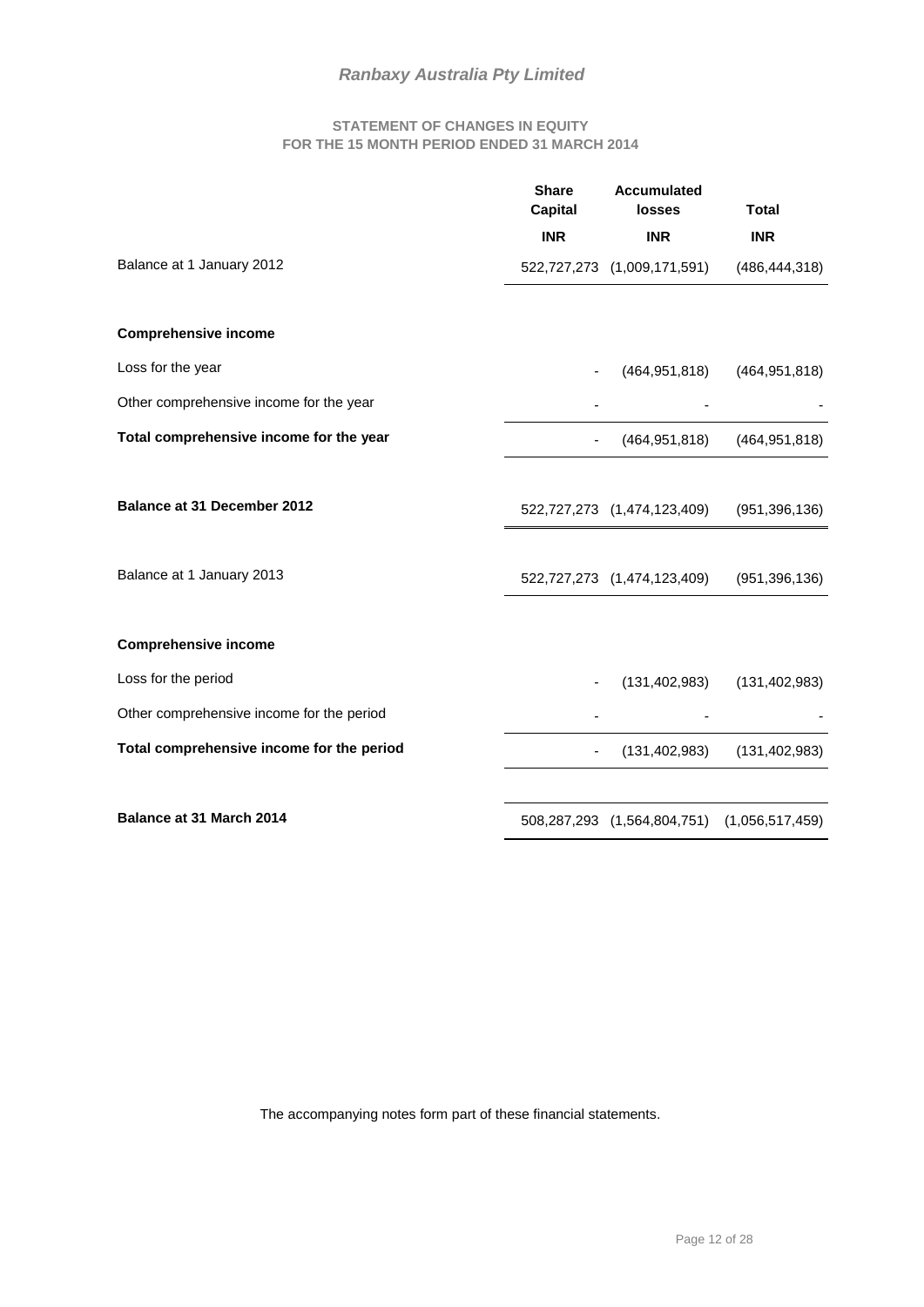### **STATEMENT OF CASH FLOWS FOR THE 15 MONTH PERIOD ENDED 31 MARCH 2014**

|                                           | <b>Note</b> | 15 months<br>31 March<br>2014 | 12 months<br>31 December<br>2012 |
|-------------------------------------------|-------------|-------------------------------|----------------------------------|
|                                           |             | \$                            | \$                               |
| CASH FLOWS FROM OPERATING ACTIVITIES      |             |                               |                                  |
| Receipts from customers                   |             | 19,107,361                    | 14,734,269                       |
| Payments to suppliers and employees       |             | (29, 827, 543)                | (15, 433, 954)                   |
| Interest received                         |             | 7,153                         | 130,235                          |
| Finance costs                             |             | (132, 012)                    | (4,783)                          |
| Net cash used in operating activities     | 15          | (10, 845, 041)                | (238, 116)                       |
| CASH FLOWS FROM INVESTING ACTIVITIES      |             |                               |                                  |
| Payment for property, plant and equipment |             | (211, 677)                    | (9,520)                          |
| Net cash used in investing activities     |             | (211, 677)                    | (9,520)                          |
| CASH FLOWS FROM FINANCING ACTIVITIES      |             |                               |                                  |
| Loan from related party                   |             | 12,500,000                    |                                  |
| Net cash provided by financing activities |             | 12,500,000                    |                                  |
| Net increase (decrease) in cash held      |             | 1,443,281                     | (247, 636)                       |
| Cash at beginning of financial year       |             | 660,525                       | 908,161                          |
| Cash at end of financial year             | 3           | 2,103,806                     | 660,525                          |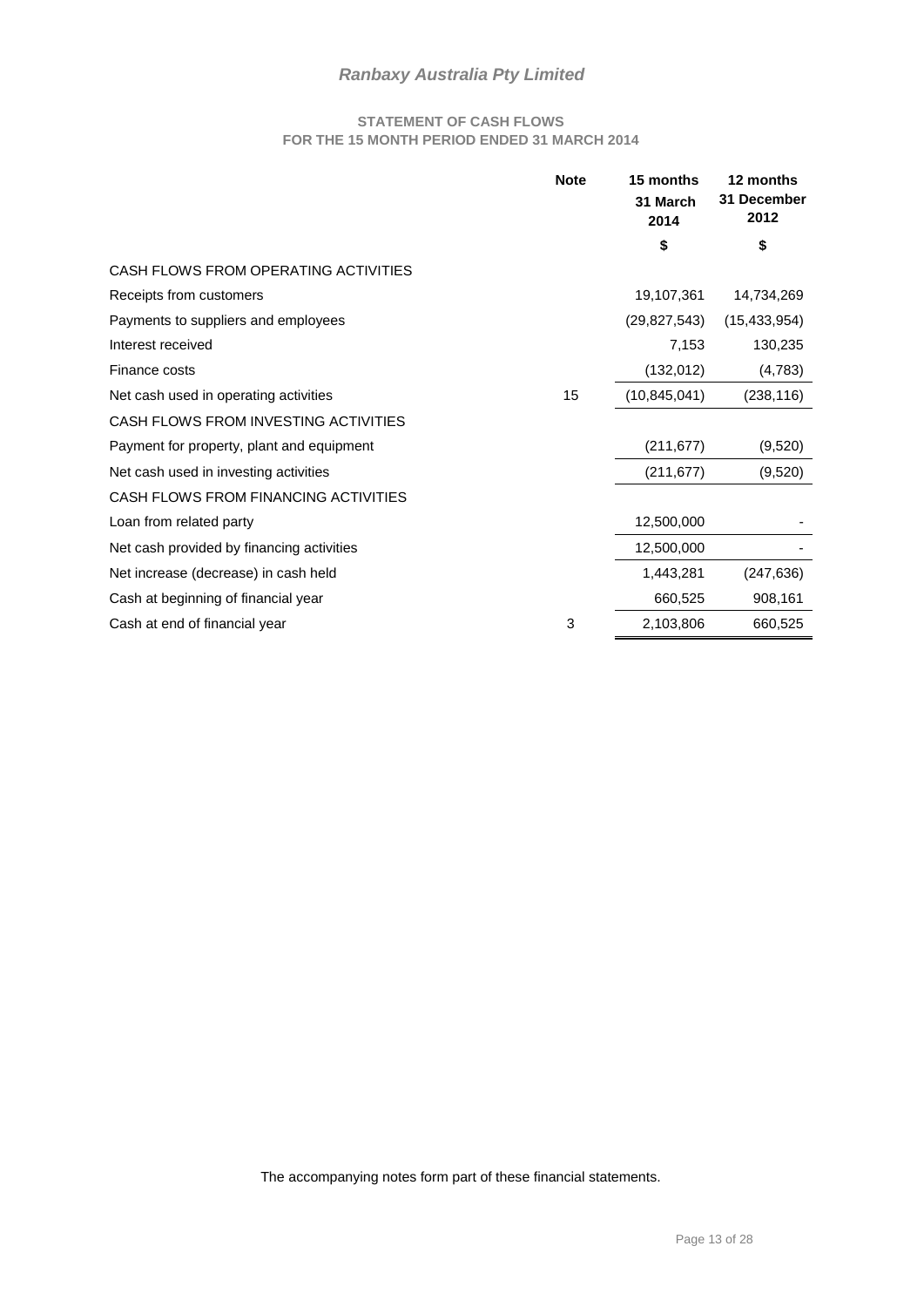### **STATEMENT OF CASH FLOWS FOR THE 15 MONTH PERIOD ENDED 31 MARCH 2014**

|                                           | <b>Note</b> | 15 months<br>31 March<br>2014 | 12 months<br>31 December<br>2012   |
|-------------------------------------------|-------------|-------------------------------|------------------------------------|
|                                           |             | <b>INR</b>                    | <b>INR</b>                         |
| CASH FLOWS FROM OPERATING ACTIVITIES      |             |                               |                                    |
| Receipts from customers                   |             |                               | 1,078,565,651 814,048,011          |
| Payments to suppliers and employees       |             |                               | (1,686,118,191)(852,704,641)       |
| Interest received                         |             | 404,124                       | 7,195,304                          |
| Finance costs                             |             | (7,458,305)                   | (264, 254)                         |
| Net cash used in operating activities     | 15          |                               | $(614, 606, 721)$ $(12, 118, 844)$ |
| CASH FLOWS FROM INVESTING ACTIVITIES      |             |                               |                                    |
| Payment for property, plant and equipment |             | (11,959,153)                  | (525, 967)                         |
| Net cash used in investing activities     |             | (11, 959, 153)                | (525, 967)                         |
| CASH FLOWS FROM FINANCING ACTIVITIES      |             |                               |                                    |
| Loan from related party                   |             | 705,268,419                   |                                    |
| Net cash provided by financing activities |             | 705,268,419                   |                                    |
| Net increase (decrease) in cash held      |             |                               | 78,702,546 (12,644,811)            |
| Cash at beginning of financial year       |             | 37,529,830                    | 50,174,641                         |
| Cash at end of financial year             | 3           | 116,232,376                   | 37,529,830                         |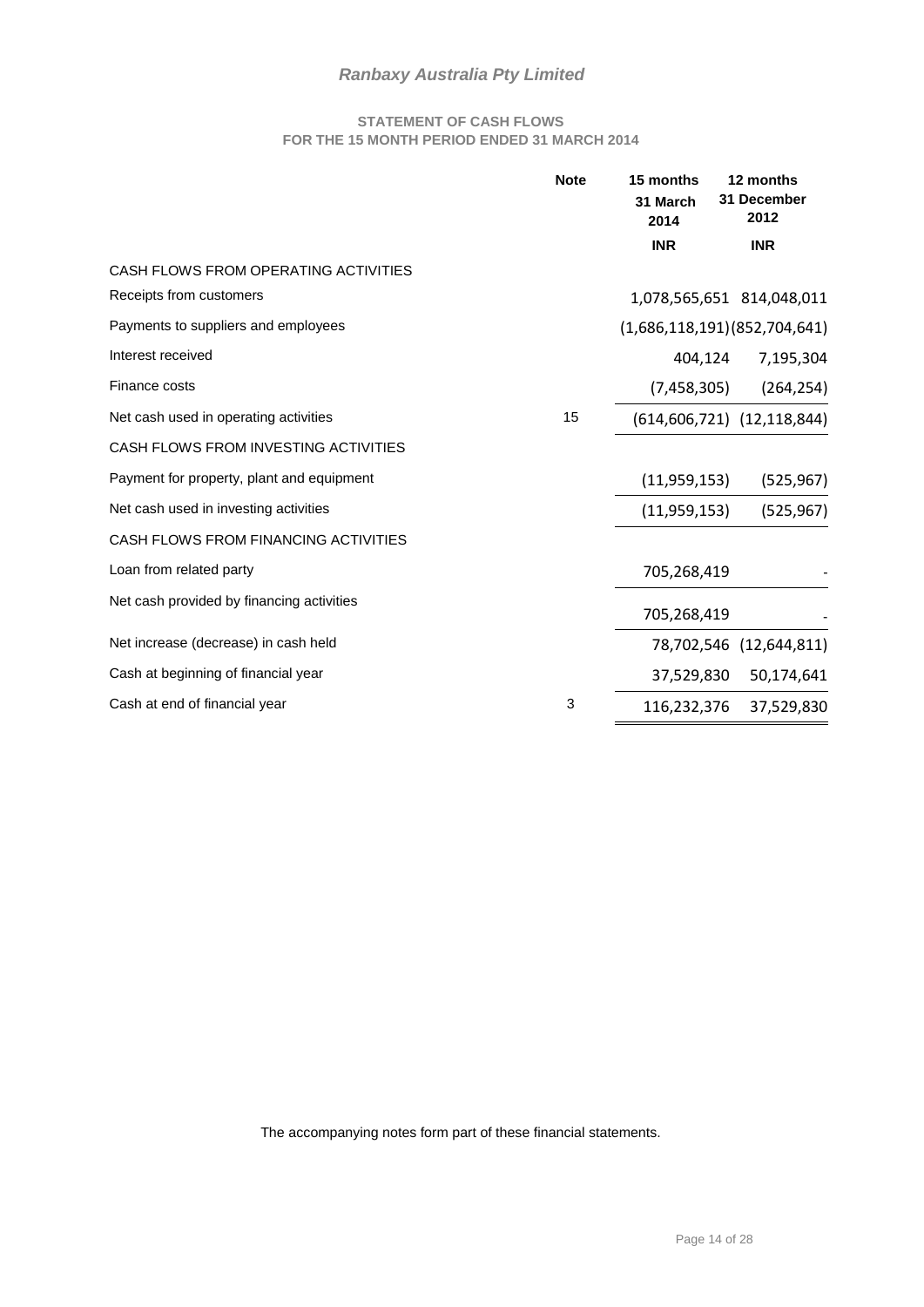## **NOTES TO THE FINANCIAL STATEMENTS FOR THE 15 MONTH PERIOD ENDED 31 MARCH 2014**

#### NOTE 1: SUMMARY OF SIGNIFICANT ACCOUNTING POLICIES

Ranbaxy Australia Pty Limited (the Company) is a company domiciled in Australia. The address of the Company's registered office is Ground Floor, 9-13 Waterloo Rd, North Ryde NSW 2113. The ultimate parent company is Ranbaxy Netherlands (RNBV), a company incorporated in Netherlands. The financial statements are as at and for the 15 month period ended 31 March 2014.

The Company is primarily involved in the supply of pharmaceutical products.

#### **Basis of Preparation**

#### a. **Statement of compliance**

In the opinion of the directors, the Company is not a reporting entity. The financial report of the Company has been drawn up as a special purpose financial report for distribution to the members.

The special purpose financial report has been prepared in accordance with the requirements of the recognition, measurement and classification aspects of all applicable Australian Accounting Standards (AASBs) adopted by the Australian Accounting Standards Board IAASBI.

The financial report does not include the disclosure requirements of all AASBs except for the following minimum requirements:

- AASB 101 Presentation of Financial Statements
- AASB 108 Accounting Policies, Changes in Accounting Estimates and Errors
- AASB 1048 Interpretation and Application of Standards

The financial statements were authorised for issue on 2014 by the directors of the company.

#### b. **Basis of measurement**

The financial statements have been prepared on the historical cost basis.

#### c. **Functional and presentation currency**

These financial statements are presented in Australian dollars, which is the Company's functional currency.

#### d. **Use of estimates and judgements**

The preparation of financial statements requires management to make judgments, estimates and assumptions that affect the application of accounting policies and the reported amounts of assets, liabilities, income and expenses. Actual results may differ from these estimates.

Estimates and underlying assumptions are reviewed on an ongoing basis. Revisions to accounting estimates are recognized in the period in which the estimate is revised and in any future periods affected.

### e. **Going concern**

The Company incurred losses of \$2,378,394: INR 134,372,542 (2012: \$8,183,152: INR 452,107,845) for the period 15 months ended 31st March 2014 and, as at 31 March 2014 the Company had a deficiency of net assets of \$19,122,966: INR 1,056,517,459 (2012: \$16,744,572: INR 951,396,136).

The ability of the Company to continue as a going concern is dependent upon the ongoing financial support from its parent entity to the level required by the Company to allow it to fulfil all obligations as and when they fall due for a period of no less than twelve months from the date of signing these financial statements. The reliance on the parent entity support gives rise to a material uncertainty which may affect the company's ability to continue as a going concern. The parent entity has confirmed in writing that it will provide ongoing financial support, including that it will not call for repayment outstanding balances at 31 March 2014, unless the Company is able to financially make such repayments without impairing its ability to conduct its normal business operations and pay other liabilities.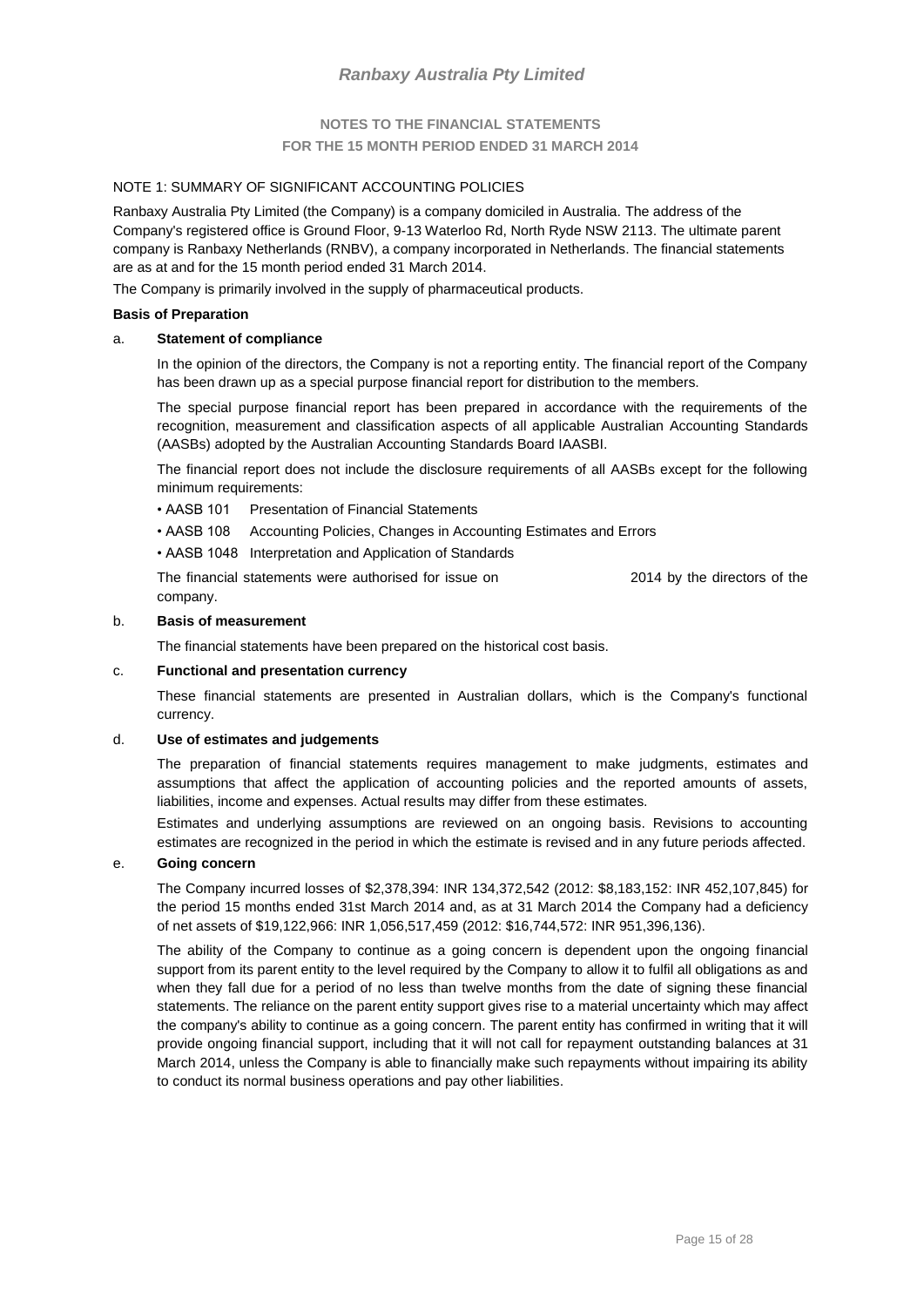**NOTES TO THE FINANCIAL STATEMENTS FOR THE 15 MONTH PERIOD ENDED 31 MARCH 2014**

#### NOTE 1: SUMMARY OF SIGNIFICANT ACCOUNTING POLICIES

#### f. **Accounting Policies**

The directors therefore believe that the Company will continue to fulfil all obligations as and when they fall due for the foreseeable future, being at least twelve months from the date of signing these financial statements, and accordingly consider that the Company's financial statements should be prepared on a going concern basis. Accordingly, no adjustments have been made to the financial report relating to the recoverability and classification of recorded asset amounts, or to amounts and classification of liabilities that might be necessary should the Company not continue as a going concern.

#### g. **Foreign currency transactions and balances**

Transactions in foreign currencies are translated to the respective functional currency of the Company at exchange rates at the dates of the transactions. Monetary assets and liabilities denominated in foreign currencies at the reporting date are retranslated to the functional currency at the exchange rate at that date. The foreign currency gain or loss on monetary items is the difference between amortised cost in the functional currency at the beginning of the period, adjusted for effective interest and payments during the period, and the amortised cost in foreign currency translated at the exchange rate at the end of the year. Foreign currency differences arising on retranslation are recognized in profit or loss.

#### h. **Financial instruments**

#### (i) *Non-derivative financial assets*

Financial assets are recognized initially on the date at which the Company becomes a party to the contractual provisions of the instrument.

The Company derecognises a financial asset when the contractual rights to the cash flows from the asset expire, or it transfers the rights to receive the contractual cash flows on the financial asset in a transaction in which substantially all the risks and rewards of ownership of the financial asset are transferred. Any interest in transferred financial assets that is created or retained by the Company is recognized as a separate asset or liability.

The Company has the following non-derivative financial assets: trade and other receivables and cash and cash equivalents.

#### *Trade and other receivables*

Trade and other receivables are recognized initially at fair *value* plus any directly attributable transaction costs, and are subsequently measured at amortised cost using the effective interest method, less any impairment losses.

#### *Cash and cash equivalents*

Cash and cash equivalents comprise cash balances and call deposits with original maturities of three months or less.

#### (ii) *Non-derivative financial liabilities*

Financial liabilities are recognized initially on the date at which the Company becomes a party to the contractual provisions of the instrument. The Company derecognises a financial liability when its contractual obligations are discharged or cancelled or expire.

Financial assets and liabilities are offset and the net amount presented in the statement of financial position when, and only when, the Company has a legal right to offset the amounts and intends either to settle on a net basis or to realise the asset and settle the liability simultaneously.

The Company has the following non-derivative financial liabilities: loans and borrowings and trade and other payables.

Such financial liabilities are recognized initially at fair value plus any directly attributable transaction costs.

Subsequent to initial recognition these financial liabilities are measured at amortised cost using the effective interest rate method.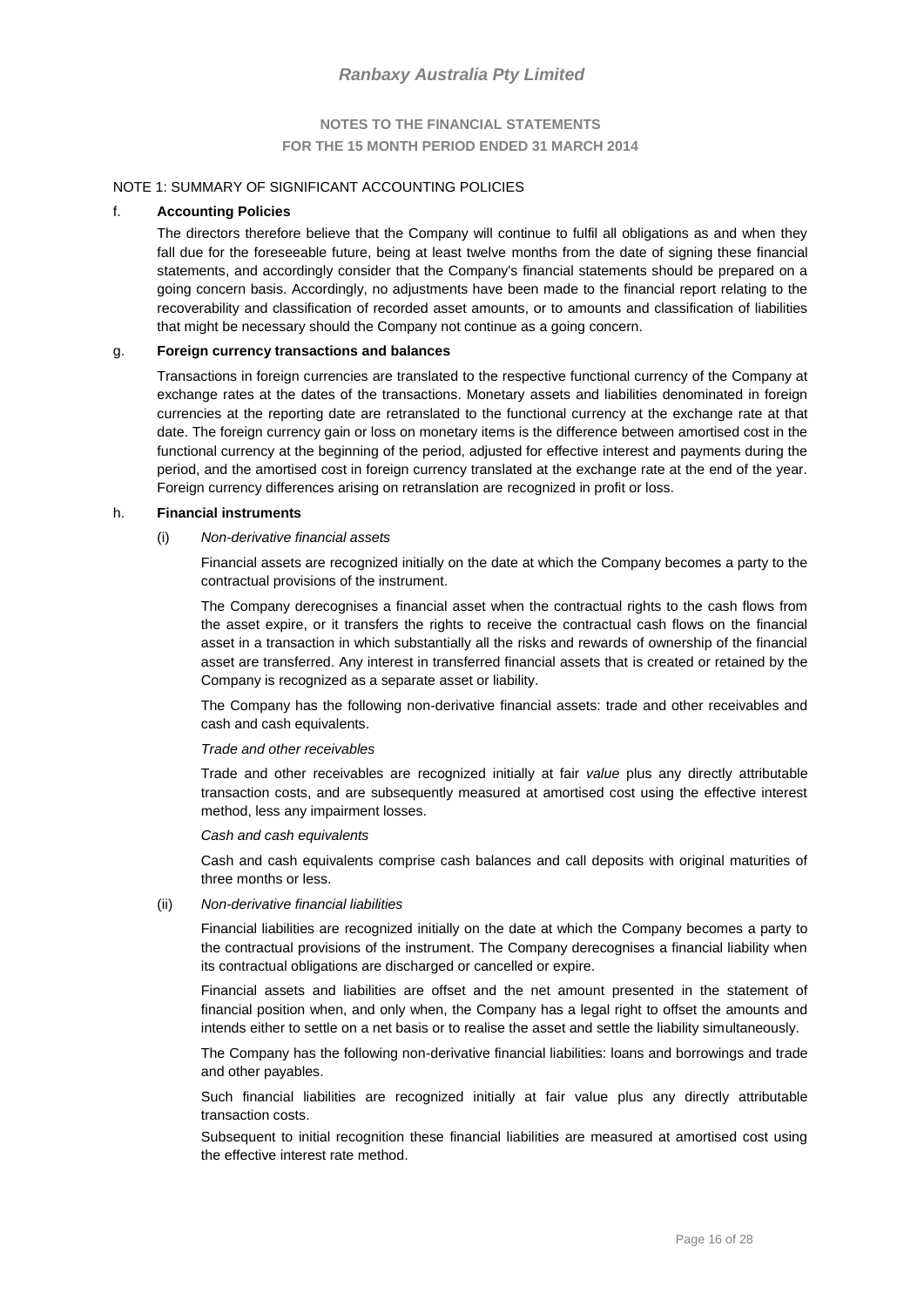### **NOTES TO THE FINANCIAL STATEMENTS FOR THE 15 MONTH PERIOD ENDED 31 MARCH 2014**

### NOTE 1: SUMMARY OF SIGNIFICANT ACCOUNTING POLICIES

(iii) *Share capital*

#### *Ordinary shares*

Ordinary shares are classified as equity. Incremental costs directly attributable to the issue of ordinary shares are recognized as a deduction from equity, net of any tax effects.

#### i. **Income Tax**

Income tax expense comprises current tax and deferred tax. Current tax and deferred tax are recognized in profit or loss except to the extent that it relates to a business combination, or items recognized directly in equity or in other comprehensive income.

Current tax is the expected tax payable or receivable on the taxable income or loss for the year, using tax rates enacted or substantively enacted at the reporting date, and any adjustment to tax payable in respect of previous years.

Deferred tax is recognized in respect of temporary differences between the carrying amounts of assets and liabilities for financial reporting purposes and the amounts used for taxation purposes. Deferred tax is not recognized for the following temporary differences: the initial recognition of assets or liabilities in a transaction that is not a business combination and that affects either accounting nor taxable profit or loss.

Deferred tax is measured at the tax rates that are expected to be applied to temporary differences when they reverse, based on the laws that have been enacted or substantively enacted by the reporting date. Deferred tax assets and liabilities are offset if there is a legally enforceable right to offset current tax liabilities and assets, and they relate to income taxes levied by the same tax authority on the same taxable entity, or on different tax entities, but they intend to settle current tax liabilities and assets on a net basis or their tax assets and liabilities will be realized simultaneously.

A deferred tax asset is recognized for unused tax losses, tax credits and deductible temporary differences, to the extent that it is probable that future taxable profits will be available against which they can be utilized. Deferred tax assets are reviewed at each reporting date and are reduced to the extent that it is no longer probable that the related tax benefit will be realised.

#### j. **Inventories**

Inventories are measured at the lower of cost and net realisable value. The cost of inventories is based on the first-in first-out principle, and includes expenditure incurred in acquiring the inventories and other costs incurred in bringing them to their existing location and condition.

Net realisable value is the estimated selling price in the ordinary course of business, less the estimated costs of completion and selling expenses.

#### k. **Property, Plant and Equipment**

#### (i) *Recognition and measurement*

Items of property, plant and equipment are measured at cost less accumulated depreciation and accumulated impairment losses.

Cost includes expenditure that is directly attributable to the acquisition of the asset.

When parts of an item of property, plant and equipment have different useful lives, they are accounted for as separate items (major components) of property, plant and equipment.

The gain or loss on disposal of an item of property, plant and equipment is determined by comparing the proceeds from disposal with the carrying amount of the property, plant and equipment. and is recognized net within other income/other expenses in profit or loss. When revalued assets are sold, any related amount included in the revaluation reserve is transferred to retained earnings.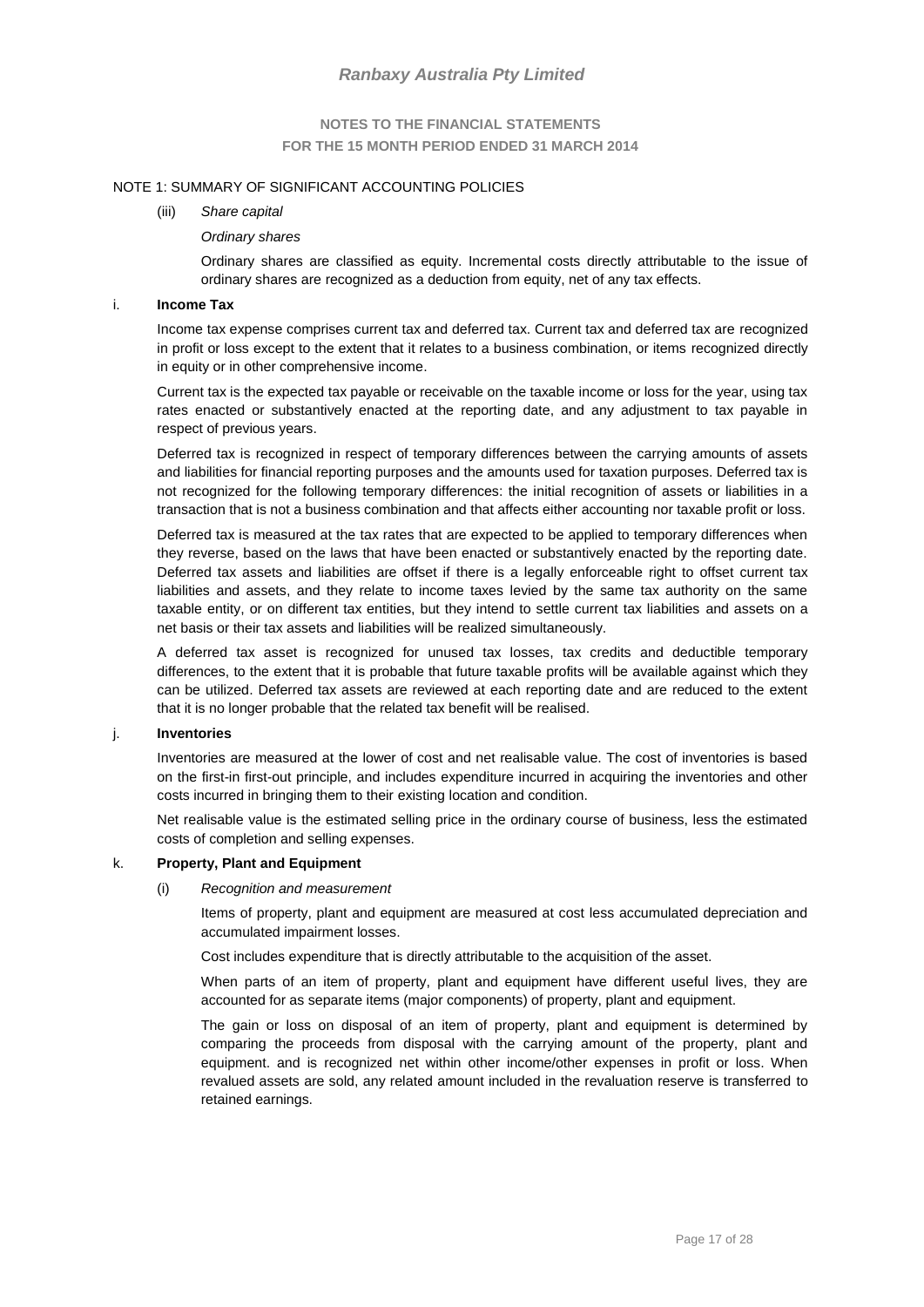# **NOTES TO THE FINANCIAL STATEMENTS FOR THE 15 MONTH PERIOD ENDED 31 MARCH 2014**

### NOTE 1: SUMMARY OF SIGNIFICANT ACCOUNTING POLICIES

(ii) *Subsequent costs*

The *cost* of replacing a component of an item of property, plant and equipment is recognized in the carrying amount of the item if it is probable that the future economic benefits embodied within the component will flow to the Company, and its cost can be measured reliably. The carrying amount of the replaced part is derecognized. The costs of the day-to-day servicing of property, plant and equipment are recognized in profit or loss as incurred.

#### (iii) *Depreciation*

Depreciation is based on the cost of an asset less its residual value. Significant components of individual assets are assessed and if a component has a useful life that is different from the remainder of that asset. That component is depreciated separately.

Depreciation is recognized in profit or loss on a straight-line basis over the estimated useful lives of each component of an item of property, plant and equipment.

The depreciation rates used for each class of depreciable assets are:

| <b>Class of Fixed Asset</b> | <b>Depreciation Rate</b> |
|-----------------------------|--------------------------|
| Furniture and fittings      | 20%                      |
| Office equipment            | <b>20%</b>               |

Depreciation methods, depreciation rates and residual values are reviewed at each financial yearend and adjusted if appropriate.

#### l. **Leases payments**

Leases in terms of which the Company assumes substantially all the risks and rewards of ownership are classified as finance leases. Other leases are operating leases; the leased assets are not recognized in the Company's statement of financial position.

Payments made under operating leases are recognized in profit or loss on a straight-line basis over the term of the lease.

#### m. **Impairment of Assets**

#### *(i) Non-derivative financial assets*

A financial asset is assessed at each reporting date to determine whether there is objective evidence that it is impaired. A financial asset is impaired if objective evidence indicates that a loss event has occurred after the initial recognition of the asset, and that the loss event had a negative effect on the estimated future cash flows of that asset that can be estimated reliably.

Objective evidence that financial assets are impaired can include default or delinquency by a debtor, restructuring of an amount due to the Company on terms that the Company would not consider otherwise, indications that a debtor or issuer will enter bankruptcy.

The Company considers evidence of impairment for receivables at both a specific asset and collective level. All individually significant receivables are assessed *for* specific impairment. All individually significant receivables found not to be specifically impaired are then collectively assessed for any impairment that has been incurred but not yet identified. Receivables that are not individually significant are collectively assessed for impairment by grouping together receivables with similar risk characteristics.

In assessing collective impairment the Company uses historical trends of the probability of default, timing of recoveries and the amount of loss incurred, adjusted for management's judgement as to whether current economic and credit conditions are such that the actual losses are likely to be greater or less than suggested by historical trends.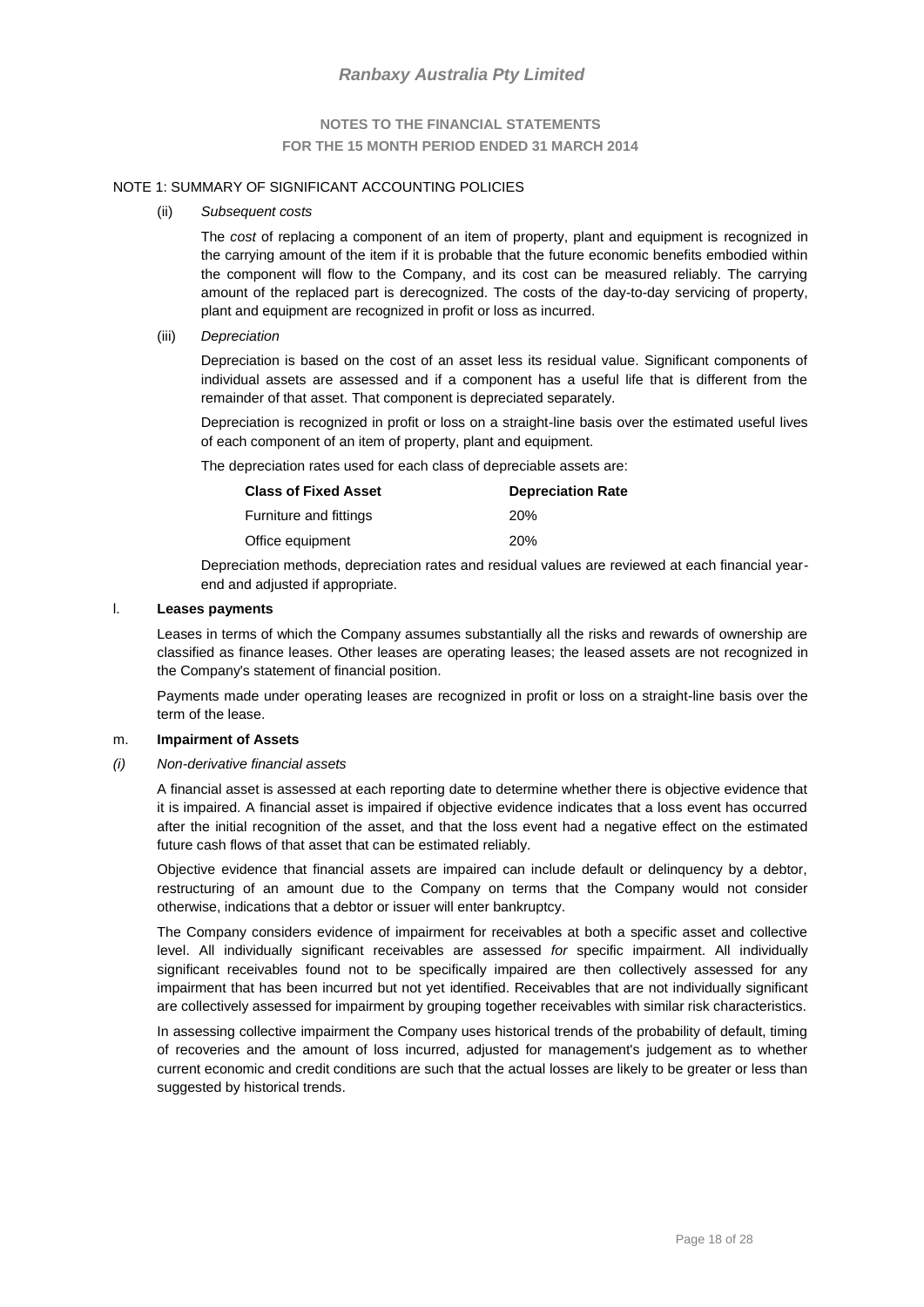# **NOTES TO THE FINANCIAL STATEMENTS FOR THE 15 MONTH PERIOD ENDED 31 MARCH 2014**

#### NOTE 1: SUMMARY OF SIGNIFICANT ACCOUNTING POLICIES

An impairment loss in respect of a financial asset measured at amortised cost is calculated as the difference between its carrying amount and the present value of the estimated future cash flows discounted at the asset's original effective interest rate. Losses are recognized in profit or loss and reflected in an allowance account against receivables. When a subsequent event causes the amount of impairment loss to decrease, the decrease in impairment loss is reversed through profit or loss.

#### (ii) *Non-financial assets*

The carrying amounts of the Company's non-financial assets, other than inventories, are reviewed at each reporting date to determine whether there is any indication of impairment. If any such indication exists, then the asset's recoverable amount is estimated.

The recoverable amount of an asset or cash-generating unit is the greater of its value in use and its fair value less costs to sell. In assessing value in use, the estimated future cash flows are discounted to their present value using a pre-tax discount rate that reflects current market assessments of the time value of money and the risks specific to the asset. For the purpose of impairment testing, assets that cannot be tested individually are grouped together into the smallest group of assets that generates cash inflows from continuing use that are largely independent of the cash inflows of other assets or groups of assets (the "cash-generating unit").

An impairment loss is recognized if the carrying amount of an asset or its CGU exceeds its estimated recoverable amount. Impairment losses are recognized in profit or loss. Impairment losses recognized in respect of CGUs are allocated to reduce the carrying amounts of the other assets in the unit (group of units) on a pro rata basis.

Impairment losses recognized in prior periods are assessed at each reporting date for any indications that the loss has decreased or no longer exists. An impairment loss is reversed if there has been a change in the estimates used to determine the recoverable amount. An impairment loss is reversed only to the extent that the asset's carrying amount does not exceed the carrying amount that would have been determined, net of depreciation or amortisation, if no impairment loss had been recognized.

#### n. **Employee Benefits**

#### (i) *Defined contribution plans*

A defined contribution plan is a post-employment benefit plan under which an entity pays fixed contributions into a separate entity and will have no legal or constructive obligation to pay further amounts. Obligations for contributions to defined contribution plans are recognized as an employee benefit expense in profit or loss in the periods during which services are rendered by employees.

#### (ii) *Short-term benefits*

Short-term employee benefit obligations are measured on an undiscounted basis and are expensed as the related service is provided.

A liability is recognized for the amount expected to be paid under short-term cash bonus or profitsharing plans if the Company has a present legal or constructive obligation to pay this amount as a result of past service provided by the employee and the obligation can be estimated reliably.

#### o. **Provisions**

A provision is recognized if, as a result of a past event, the Company has a present legal or constructive obligation that can be estimated reliably, and it is probable that an outflow of economic benefits will be required to settle the obligation. Provisions are determined by discounting the expected future cash flows at a pre-tax rate that reflects current market assessments of the time value of money and the risks specific to the liability.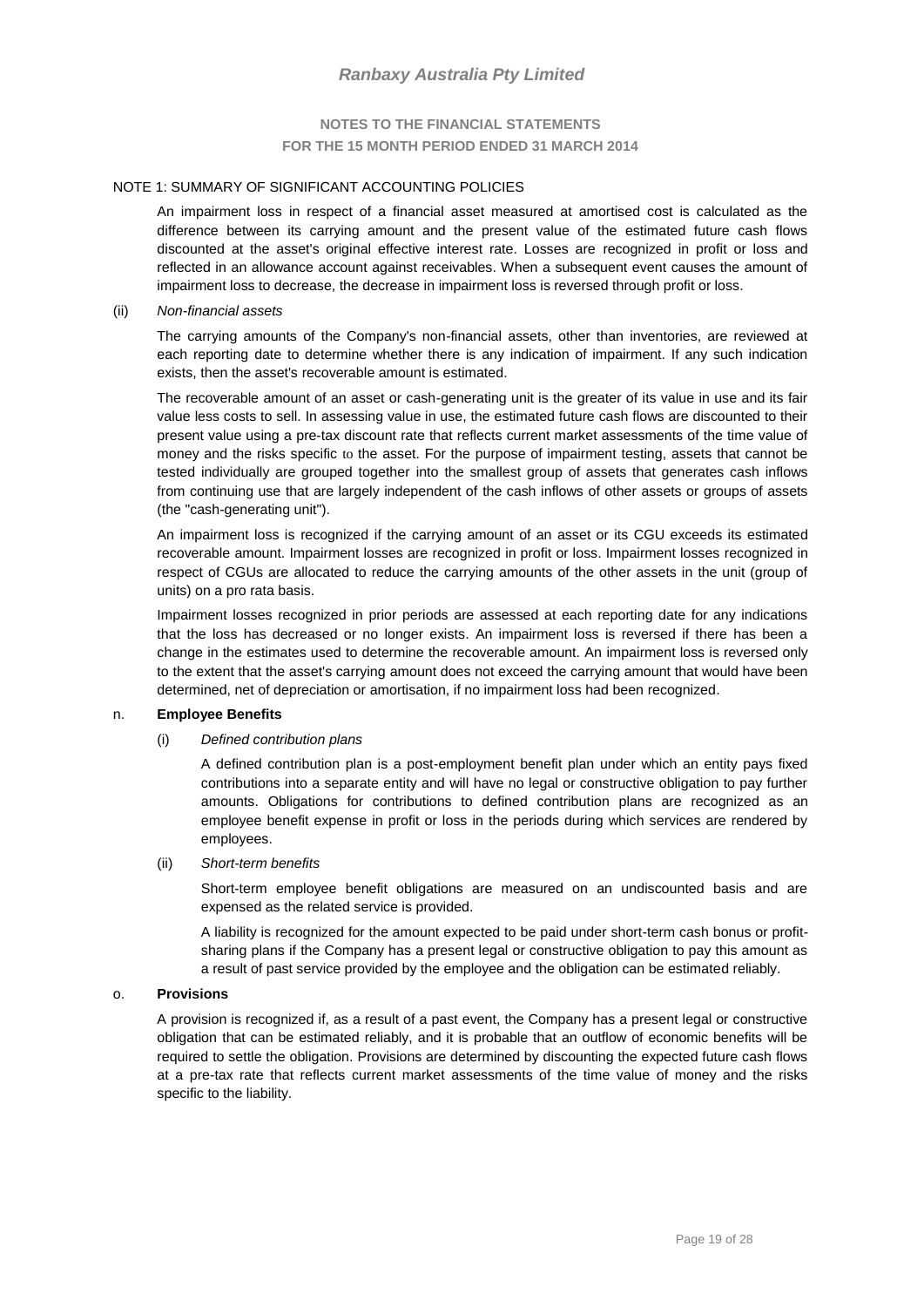### **NOTES TO THE FINANCIAL STATEMENTS FOR THE 15 MONTH PERIOD ENDED 31 MARCH 2014**

#### NOTE 1: SUMMARY OF SIGNIFICANT ACCOUNTING POLICIES

#### *Rebate claims*

A provision for future claims for rebates from customers is recorded to reflect claims which are expected to be made based on sales made prior to the period end. This is recorded as an adjustment to revenue in the statement of comprehensive income.

#### p. **Revenue**

Revenue from the sale of goods in the course of ordinary activities is measured at the fair value of the consideration received or receivable, net of returns, trade discounts and volume rebates. Revenue is recognized when persuasive evidence exists, usually in the form of an executed sales agreement. that the significant risks and rewards of ownership have been transferred to the buyer, recovery of the consideration is probable, the associated costs and possible return of goods can be estimated reliably, there is no continuing management involvement with the goods, and the amount of revenue can be measured reliably. If it is probable that discounts will be granted and the amount can be measured reliably, then the discount is recognized as a reduction of revenue as the sales are recognized.

#### q. **Finance income and finance costs**

Finance income comprises interest income on cash and cash equivalents and foreign exchange gains. Interest income is recognized as it accrues in profit or loss, using the effective interest method.

Finance costs comprise interest expense on borrowings and foreign exchange losses. Interest expense is recognized in profit or loss using the effective interest method.

Foreign currency gains and losses are reported on a net basis as either finance income or finance cost depending on whether foreign currency movements are in a net gain or net loss position.

#### r. **Goods and Services Tax (GST)**

Revenue, expenses and assets are recognized net of the amount of goods and services tax (GST), except where the amount of GST incurred is not recoverable from the taxation authority. In these circumstances, the GST is recognized as part of the cost of acquisition of the asset or as part of the expense.

Receivables and payables are stated with the amount of GST included. The net amount of GST recoverable from, or payable to, the ATO is included as a current asset or liability in the statement of financial position.

Cash flows are included in the statement of cash flows on a gross basis. The GST components of cash flow arising from investing and financing activities which are recoverable from, or payable to, the ATO are classified as operating cash flows.

### s. **Comparative Figures**

When required by Accounting Standards, comparative figures have been adjusted to conform to changes in presentation for the current financial period.

#### t. **Key Estimates and Judgments**

#### *Allowance for inventory obsolescence*

The allowance for inventory obsolescence is determined with regard to the expiry date of each stock item on hand at balance date. An allowance is made for items that fall within the following expiry categories: less than six months from balance date, shelf life between six months and 12 months from balance date, discontinued, obsolete and shelf life less than 50% where life of product exceeds 2 years.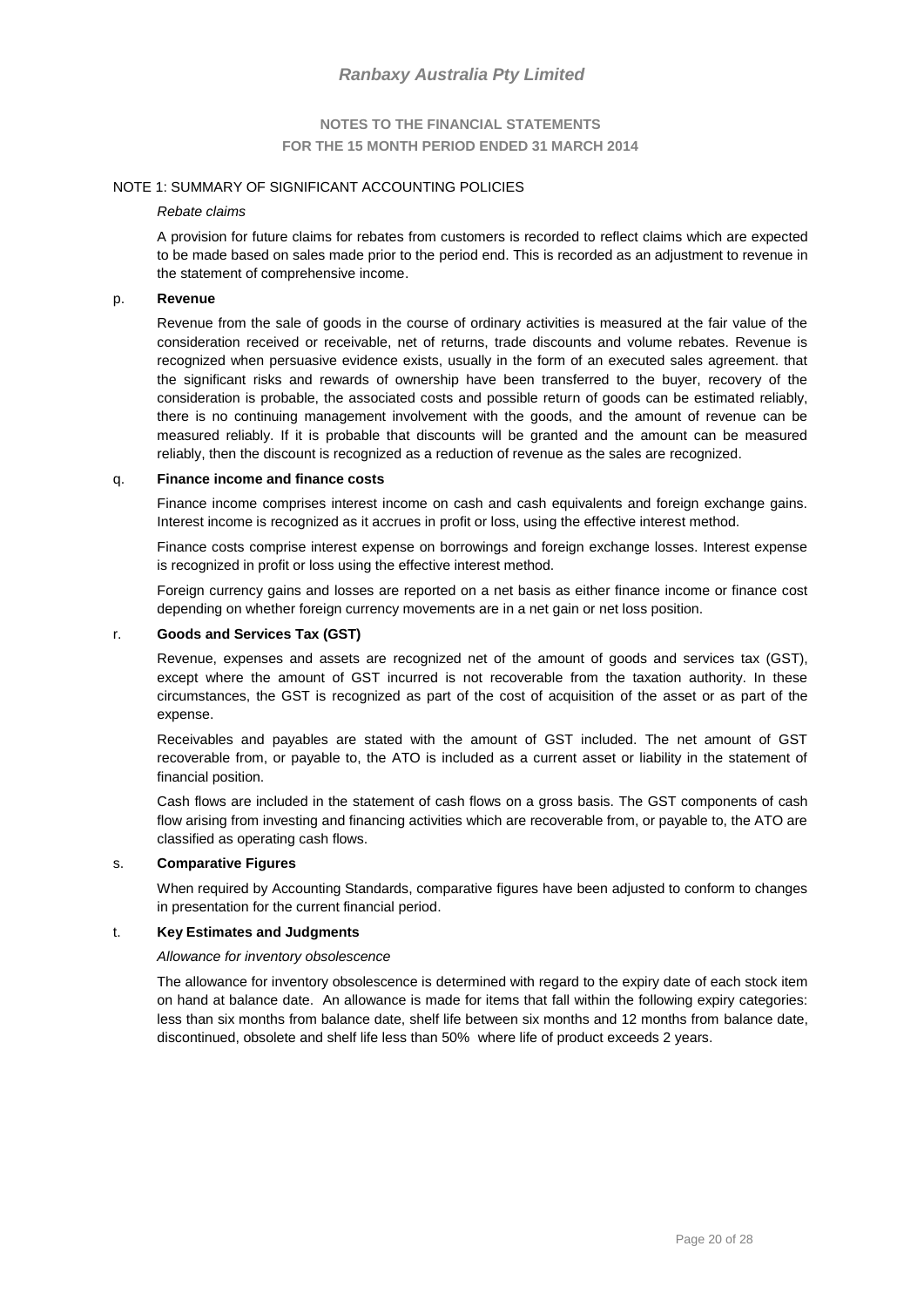# **NOTES TO THE FINANCIAL STATEMENTS FOR THE 15 MONTH PERIOD ENDED 31 MARCH 2014**

### **NOTE 2: LOSS FOR THE PERIOD**

|    |                                             | 15 months    | 12 months           |
|----|---------------------------------------------|--------------|---------------------|
|    |                                             | 31 March     | 31 December<br>2012 |
|    |                                             | 2014         |                     |
|    |                                             | \$           | \$                  |
| a. | <b>Personnel expenses</b>                   |              |                     |
|    | Wages and salaries                          | 3,365,886    | 2,560,619           |
|    | Other associated personnel expenses         | 640,232      | 275,534             |
|    | Contributions to defined contribution plans | 317,429      | 249,624             |
|    |                                             | 4,323,547    | 3,085,777           |
| b. | <b>Impairment charges</b>                   |              |                     |
|    | Inventory allowance                         | 1,747,263    | 1,244,900           |
|    | Replacement inventory                       |              | 397,567             |
|    | Inventory write off                         | 405,535      | 278,073             |
|    |                                             | 2,152,798    | 1,920,540           |
| c. | <b>Auditor's remuneration</b>               |              |                     |
|    | Audit of financial reports                  | 25,000       | 25,000              |
|    | Non-audit services                          | 15,550       | 3,000               |
|    |                                             | 40,550       | 28,000              |
|    | <b>NOTE 2: LOSS FOR THE PERIOD</b>          |              |                     |
|    |                                             | 15 months    | 12 months           |
|    |                                             | 31 March     | 31 December         |
|    |                                             | 2014         | 2012                |
|    |                                             | <b>INR</b>   | <b>INR</b>          |
| a. | <b>Personnel expenses</b>                   |              |                     |
|    | Wages and salaries                          | 190,163,051  | 141,470,663         |
|    | Other associated personnel expenses         | 36, 171, 299 | 15,222,873          |
|    | Contributions to defined contribution plans | 17,933,842   | 13,791,381          |
|    |                                             | 244,268,192  | 170,484,917         |
| b. | <b>Impairment charges</b>                   |              |                     |
|    | Inventory allowance                         | 98,715,424   | 68,779,006          |
|    | Replacement inventory                       |              | 21,965,028          |
|    | Inventory write off                         | 22,911,582   | 15,363,149          |
|    |                                             | 121,627,006  | 106,107,182         |
|    |                                             |              |                     |
| c. | Auditor's remuneration                      |              |                     |
|    | Audit of financial reports                  | 1,412,429    | 1,381,215           |
|    | Non-audit services                          | 878,531      | 165,746             |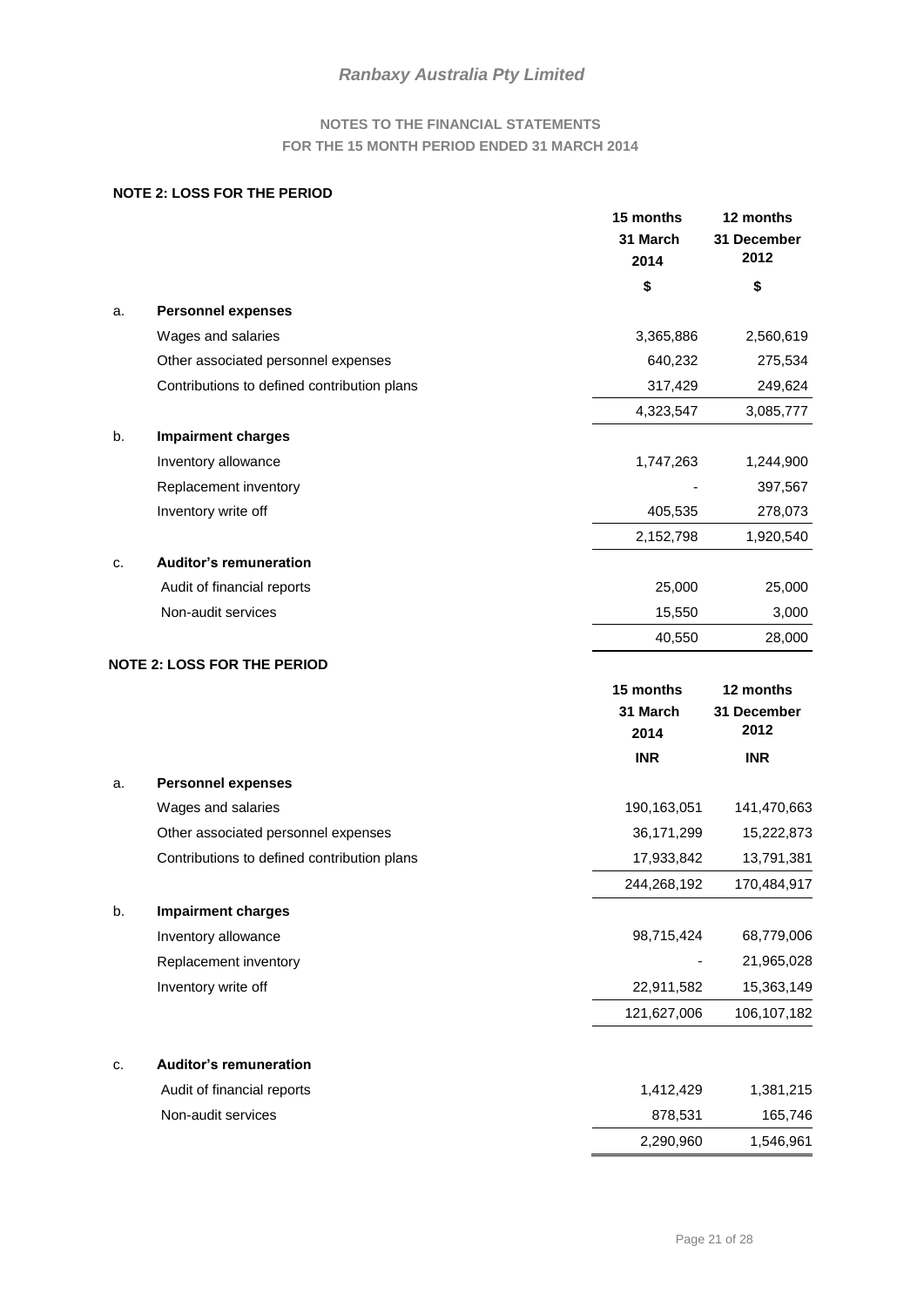# **NOTES TO THE FINANCIAL STATEMENTS FOR THE 15 MONTH PERIOD ENDED 31 MARCH 2014**

# **NOTE 3: CASH AND CASH EQUIVALENTS**

|                                                                                                                                                               | 31 March<br>2014 | 31 December<br>2012 |
|---------------------------------------------------------------------------------------------------------------------------------------------------------------|------------------|---------------------|
|                                                                                                                                                               | \$               | \$                  |
| Cash at bank                                                                                                                                                  | 2,103,806        | 660,525             |
|                                                                                                                                                               | 2,103,806        | 660,525             |
| <b>Reconciliation of cash</b>                                                                                                                                 |                  |                     |
| Cash at the end of the financial year as shown in the statement of<br>cash flows is reconciled to items in the statement of financial<br>position as follows: |                  |                     |
| Cash and cash equivalents                                                                                                                                     | 2,103,806        | 660,525             |
|                                                                                                                                                               | 2,103,806        | 660,525             |
|                                                                                                                                                               | 31 March         | 31 December         |
|                                                                                                                                                               | 2014             | 2012                |
|                                                                                                                                                               | <b>INR</b>       | <b>INR</b>          |
| Cash at bank                                                                                                                                                  | 116,232,376      | 37,529,830          |
|                                                                                                                                                               | 116,232,376      | 37,529,830          |
| <b>Reconciliation of cash</b>                                                                                                                                 |                  |                     |
| Cash at the end of the financial year as shown in the statement of<br>cash flows is reconciled to items in the statement of financial<br>position as follows: |                  |                     |
| Cash and cash equivalents                                                                                                                                     | 116,232,376      | 37,529,830          |
|                                                                                                                                                               | 116,232,376      | 37,529,830          |
| <b>NOTE 4: TRADE AND OTHER RECEIVABLES</b>                                                                                                                    |                  |                     |
|                                                                                                                                                               | 31 March         | 31 December         |
|                                                                                                                                                               | 2014             | 2012                |
|                                                                                                                                                               | \$               | \$                  |
| <b>CURRENT</b>                                                                                                                                                |                  |                     |
| Trade receivables                                                                                                                                             | 9,869,345        | 1,374,883           |
| Other receivables                                                                                                                                             | 5,830            | 1,113,274           |
| Amount due from related parties                                                                                                                               | 8,452            | 326,481             |
|                                                                                                                                                               | 9,883,627        | 2,814,638           |
|                                                                                                                                                               | 31 March<br>2014 | 31 December<br>2012 |
|                                                                                                                                                               | <b>INR</b>       | <b>INR</b>          |
| <b>CURRENT</b>                                                                                                                                                |                  |                     |
| Trade receivables                                                                                                                                             | 545,267,680      | 78,271,698          |
| Other receivables                                                                                                                                             | 322,099          | 63,378,372          |
| Amount due from related parties                                                                                                                               | 466,961          | 18,586,470          |
|                                                                                                                                                               | 546,056,740      | 160,236,539         |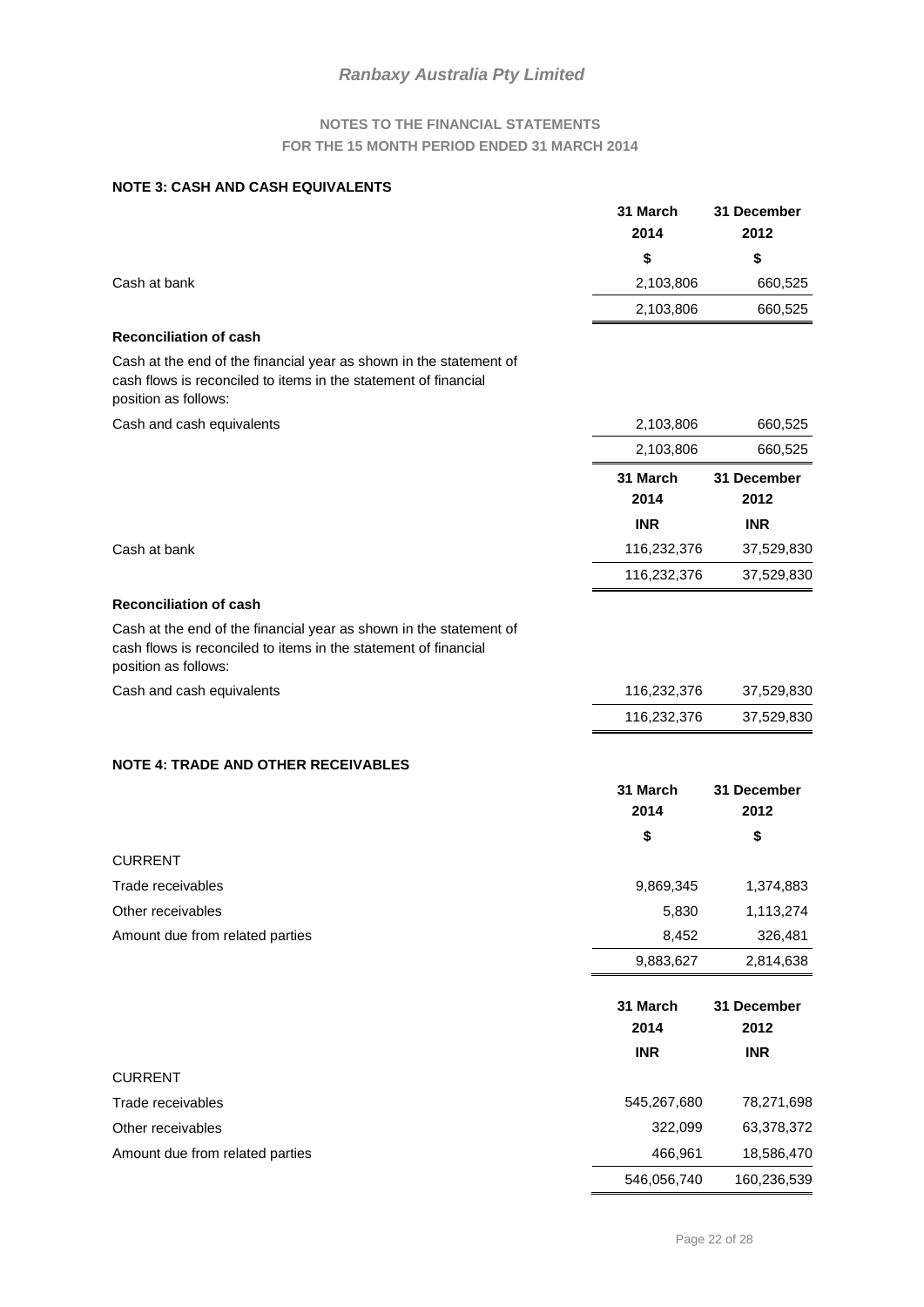# **NOTES TO THE FINANCIAL STATEMENTS FOR THE 15 MONTH PERIOD ENDED 31 MARCH 2014**

# **NOTE 5: INVENTORIES**

|                                      | 31 March        | 31 December    |
|--------------------------------------|-----------------|----------------|
|                                      | 2014            | 2012           |
| <b>CURRENT</b>                       | \$              | \$             |
| Finished goods                       | 10,641,272      | 11,270,387     |
| Allowance for inventory obsolescence | (3,067,403)     | (1,320,140)    |
| Stock in transit                     | 284,271         | 514,731        |
|                                      | 7,858,140       | 10,464,978     |
| <b>NOTE 5: INVENTORIES</b>           |                 |                |
|                                      | 31 March        | 31 December    |
|                                      | 2014            | 2012           |
| <b>CURRENT</b>                       | <b>INR</b>      | <b>INR</b>     |
| Finished goods                       | 587,915,580     | 641,619,921    |
| Allowance for inventory obsolescence | (169, 469, 779) | (75, 155, 194) |
| Stock in transit                     | 15,705,580      | 29,303,489     |
|                                      | 434,151,381     | 595,768,216    |

# **NOTE 6: OTHER CURRENT ASSETS**

| Prepaid insurance      | 38,771  | 82,926  |
|------------------------|---------|---------|
| Other prepaid expenses | 126,064 | 108,421 |
|                        | 164,835 | 191,347 |

### **NOTE 6: OTHER CURRENT ASSETS**

|                        | <b>INR</b> | <b>INR</b> |
|------------------------|------------|------------|
| Prepaid insurance      | 2,142,044  | 4,720,954  |
| Other prepaid expenses | 6.964.862  | 6,172,377  |
|                        | 9,106,906  | 10,893,330 |

### **NOTE 7: PROPERTY, PLANT AND EQUIPMENT**

| PLANT AND EQUIPMENT                 | \$         | \$         |
|-------------------------------------|------------|------------|
| Furniture and fittings at cost      | 242,812    | 211,046    |
| Accumulated depreciation            | (165,159)  | (156, 486) |
|                                     | 77,653     | 54,560     |
| Office equipment at cost            | 330.484    | 150,573    |
| Accumulated depreciation            | (200, 378) | (132, 422) |
|                                     | 130,106    | 18,151     |
| Total property, plant and equipment | 207,759    | 72,711     |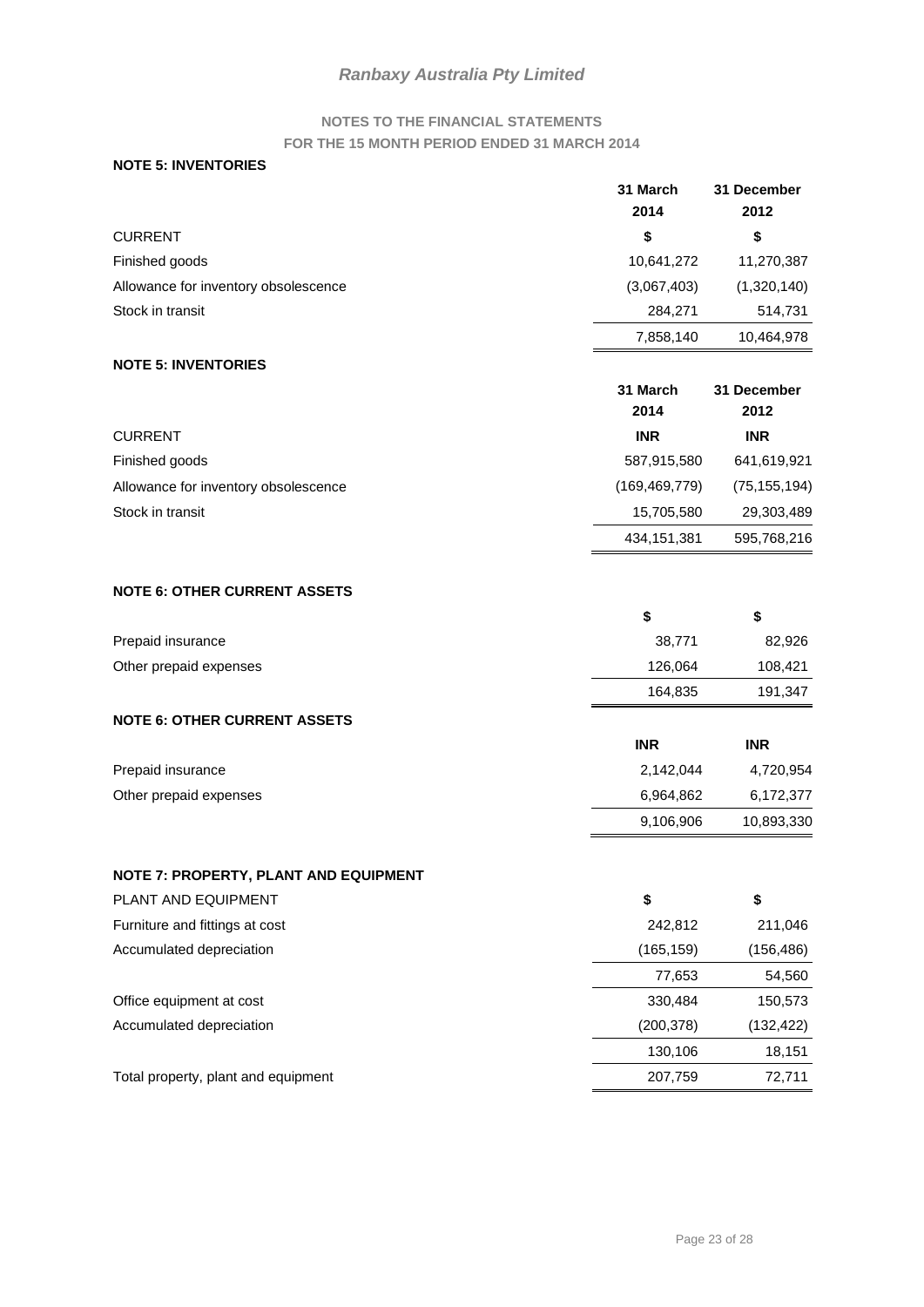# **NOTES TO THE FINANCIAL STATEMENTS FOR THE 15 MONTH PERIOD ENDED 31 MARCH 2014**

### **NOTE 7: PROPERTY, PLANT AND EQUIPMENT**

| PLANT AND EQUIPMENT                 | <b>INR</b>    | <b>INR</b>  |
|-------------------------------------|---------------|-------------|
| Furniture and fittings at cost      | 13,415,028    | 12,014,789  |
| Accumulated depreciation            | (9, 124, 807) | (8,908,703) |
|                                     | 4,290,221     | 3,106,085   |
| Office equipment at cost            | 18,258,785    | 8,572,078   |
| Accumulated depreciation            | (11,070,608)  | (7,538,747) |
|                                     | 7,188,177     | 1,033,331   |
| Total property, plant and equipment | 11,478,398    | 4,139,417   |

### **NOTE 8: TRADE AND OTHER PAYABLES**

|                                      | 31 March<br>2014<br>\$ | 31 December<br>2012<br>\$ |
|--------------------------------------|------------------------|---------------------------|
|                                      |                        |                           |
|                                      |                        |                           |
| <b>CURRENT</b>                       |                        |                           |
| Trade payables                       | 2,361,228              | 2,218,781                 |
| Amount due to related parties        | 16,241,482             | 21,218,974                |
| Sundry payables and accrued expenses | 621,938                | 1,347,512                 |
|                                      | 19,224,648             | 24,785,267                |
|                                      |                        |                           |

|                                      | <b>INR</b>    | <b>INR</b>    |
|--------------------------------------|---------------|---------------|
| <b>CURRENT</b>                       |               |               |
| Trade payables                       | 130,454,586   | 126,314,570   |
| Amount due to related parties        | 897.319.448   | 1.207.990.145 |
| Sundry payables and accrued expenses | 34,361,215    | 76,713,474    |
|                                      | 1,062,135,249 | 1,411,018,189 |

| <b>NOTE 9: BORROWINGS</b>   |             |             |
|-----------------------------|-------------|-------------|
| <b>CURRENT</b>              | \$          | \$          |
| Unsecured intra-group loans | 16,775,000  | 4,275,000   |
|                             | 16,775,000  | 4,275,000   |
|                             |             |             |
| <b>CURRENT</b>              | <b>INR</b>  | <b>INR</b>  |
| Unsecured intra-group loans | 926,795,580 | 243,374,532 |
|                             | 926,795,580 | 243,374,532 |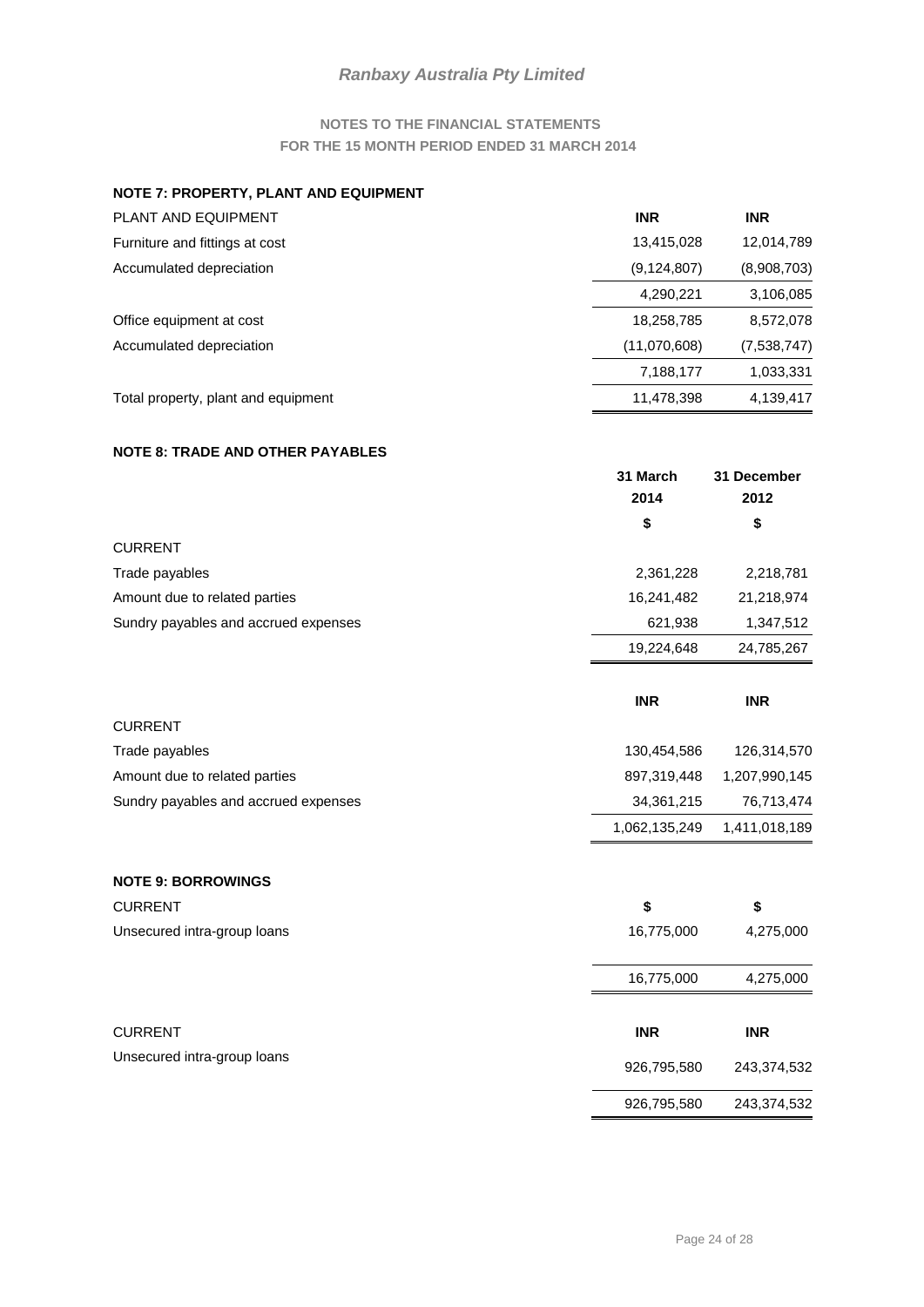# **NOTES TO THE FINANCIAL STATEMENTS FOR THE 15 MONTH PERIOD ENDED 31 MARCH 2014**

### **NOTE 10: PROVISIONS**

|                                                        | 31 March         | 31 December         |
|--------------------------------------------------------|------------------|---------------------|
|                                                        | 2014             | 2012                |
| <b>CURRENT</b>                                         | \$               | \$                  |
| Employee benefits                                      | 189,292          | 169,442             |
| <b>Customer rebates</b>                                | 3,152,194        | 1,719,062           |
|                                                        | 3,341,486        | 1,888,504           |
|                                                        | 31 March<br>2014 | 31 December<br>2012 |
| <b>CURRENT</b>                                         | <b>INR</b>       | <b>INR</b>          |
| Employee benefits                                      | 10,458,122       | 9,646,285           |
| <b>Customer rebates</b>                                | 174, 154, 365    | 97,865,710          |
|                                                        | 184,612,486      | 107,511,995         |
| <b>NOTE 11: ISSUED CAPITAL</b>                         |                  |                     |
|                                                        | \$               | \$                  |
| 9,200,000 (2012: 9,200,000) fully paid ordinary shares | 9,200,000        | 9,200,000           |
|                                                        | <b>INR</b>       | <b>INR</b>          |
| 9,200,000 (2012: 9,200,000) fully paid ordinary shares | 508,287,293      | 523,753,379         |

The Company does not have authorized capital or par value in respect of its issued shares. All issued shares are fully paid.

The holders of ordinary shares are entitled to receive dividends as declared from time to time and are entitled to one vote per share at meetings of the Company. All shares rank equally with regard to the Company's residual assets.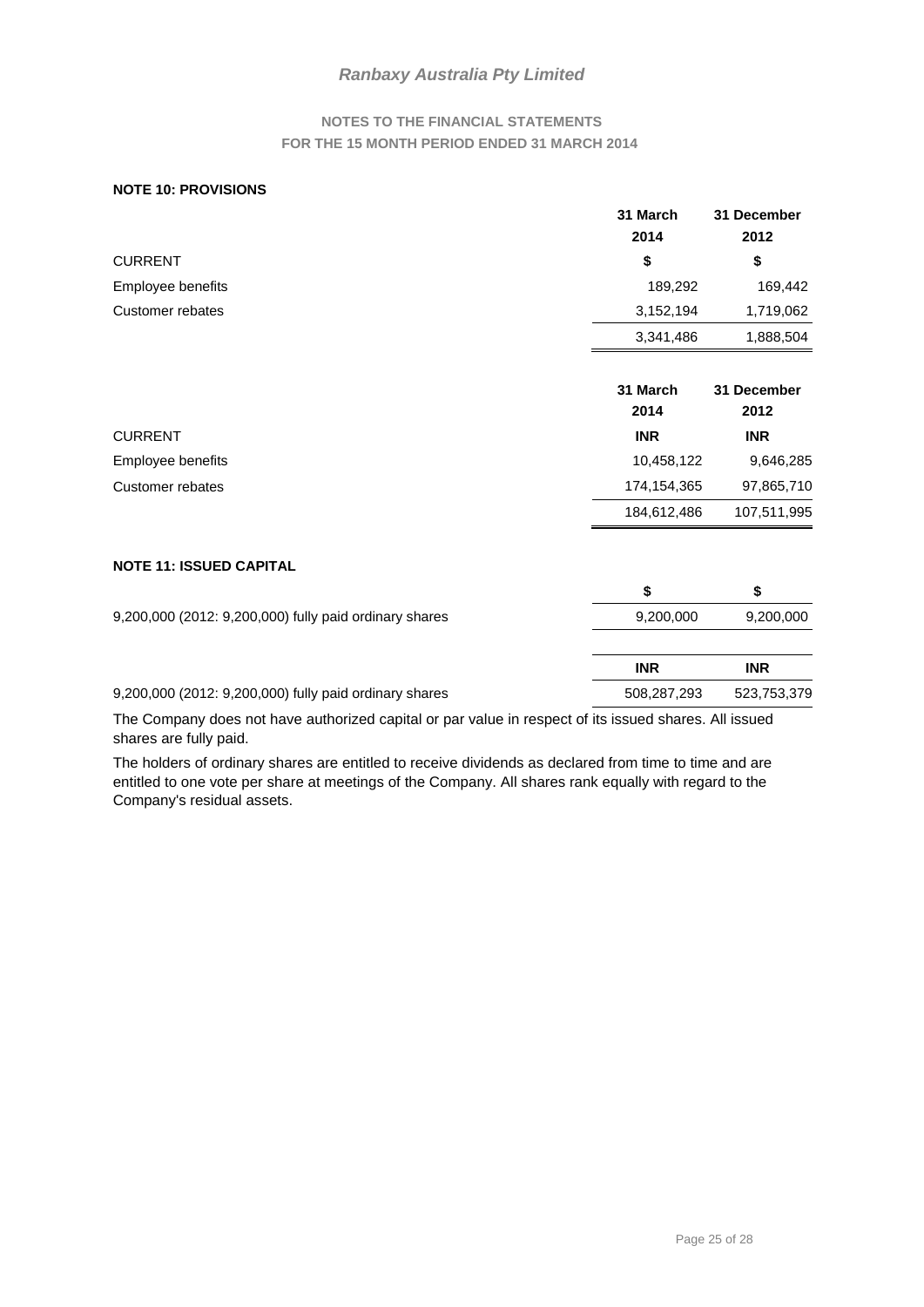# **NOTES TO THE FINANCIAL STATEMENTS FOR THE 15 MONTH PERIOD ENDED 31 MARCH 2014**

### **NOTE 12: CAPITAL AND LEASING COMMITMENTS**

|                                                                 | 31 March<br>2014<br>\$ | 31 December<br>2012<br>\$ |
|-----------------------------------------------------------------|------------------------|---------------------------|
|                                                                 |                        |                           |
| <b>Operating Lease Commitments</b>                              |                        |                           |
| Non-cancellable operating lease rentals are payable as follows: |                        |                           |
| Payable - minimum lease payments:                               |                        |                           |
| Less than one year                                              | 266,451                | 109,634                   |
| Between one and five years                                      | 339,360                |                           |
|                                                                 | 605,811                | 109,634                   |
|                                                                 | <b>INR</b>             | <b>INR</b>                |
| <b>Operating Lease Commitments</b>                              |                        |                           |
| Non-cancellable operating lease rentals are payable as follows: |                        |                           |
| Payable - minimum lease payments:                               |                        |                           |
| Less than one year                                              | 14,721,050             | 6,241,432                 |
| Between one and five years                                      | 18,749,171             |                           |
|                                                                 | 33,470,221             | 6,241,432                 |

The property lease is a non-cancellable lease, with rent payable monthly in advance. The lease will expire on 30 June 2016.

# **NOTE 13: ECONOMIC DEPENDENCE**

Ranbaxy Australia Pty Limited is economically dependent on its ultimate parent entity, Ranbaxy Laboratories Limited, to provide inventory and is also dependent on Ranbaxy (Netherlands) B.V. for financial support to continue its operations.

### **NOTE 14: CONTINGENT LIABILITIES**

Contingencies being held by the bank as a guarantee at 31 March 2014 totaled \$94,899: INR 5,243,039 (2012: \$100,774: INR 5,725,795) for the rental property.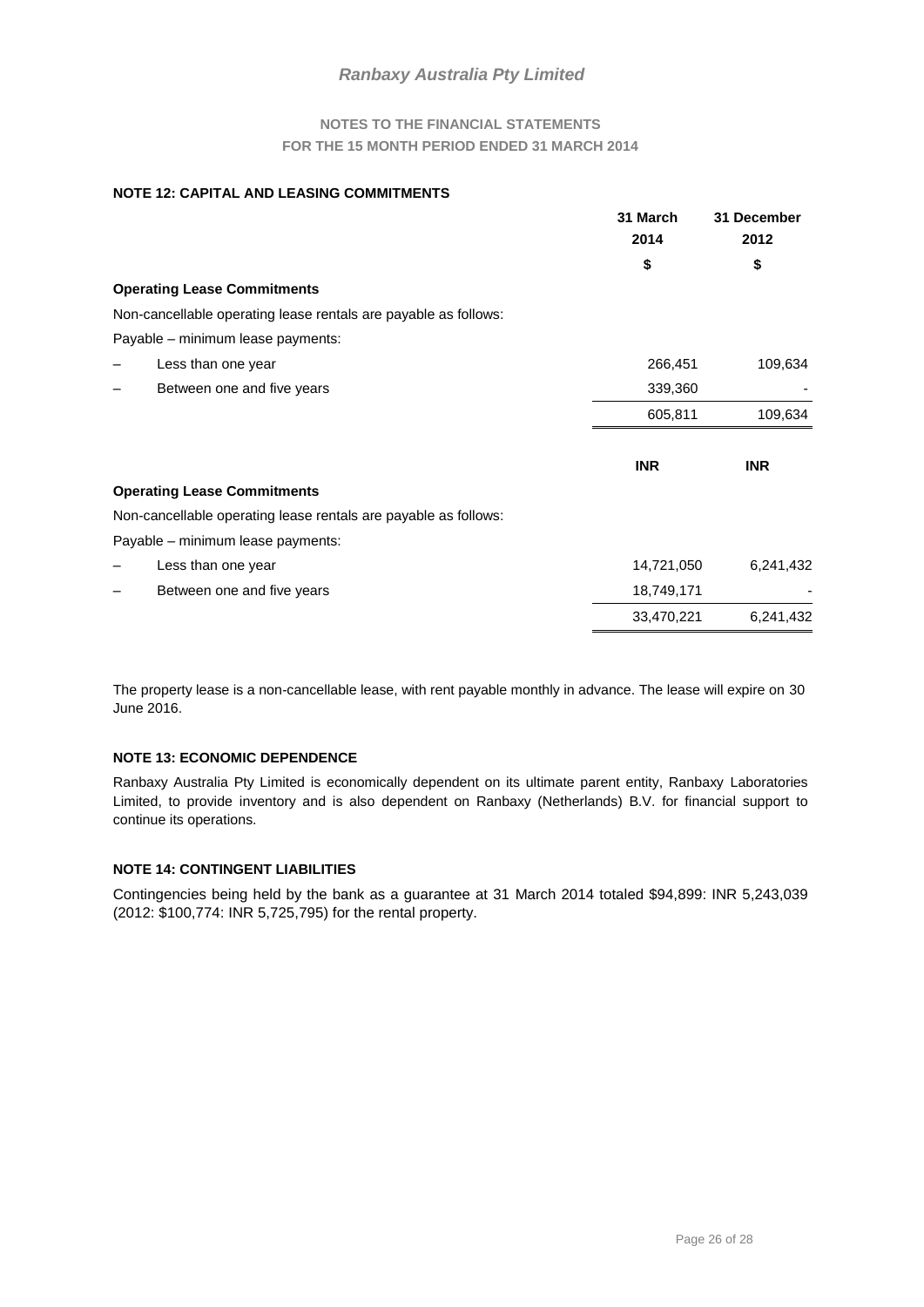# **NOTES TO THE FINANCIAL STATEMENTS FOR 15 MONTH TO 31 MARCH 2014**

### **NOTE 15: CASH FLOW INFORMATION**

|                                                                                  | 15 months<br>31 March<br>2014 | 12 months<br>31 December<br>2012 |
|----------------------------------------------------------------------------------|-------------------------------|----------------------------------|
|                                                                                  | \$                            | \$                               |
| Reconciliation of Cash Flow from Operations with loss after<br><b>Income Tax</b> |                               |                                  |
| Loss after income tax                                                            | (2,378,394)                   | (8, 183, 152)                    |
| Non-cash flows in profit:                                                        |                               |                                  |
| depreciation                                                                     | 76,630                        | 29,570                           |
| Changes in assets and liabilities:                                               |                               |                                  |
| increase in trade and other receivables                                          | (7,068,990)                   | (1, 126, 186)                    |
| decrease/(increase) in other assets                                              | 26,512                        | (95, 672)                        |
| decrease/(increase)in inventories                                                | 2,606,838                     | (6,420,430)                      |
| Decease/(increase) in payables                                                   | (5,560,619)                   | 15,045,653                       |
| increase in provisions                                                           | 1,452,982                     | 512,101                          |
|                                                                                  | (10, 845, 041)                | (238, 116)                       |
|                                                                                  |                               |                                  |
|                                                                                  | <b>INR</b>                    | <b>INR</b>                       |
| Reconciliation of Cash Flow from Operations with loss after<br><b>Income Tax</b> |                               |                                  |
| Loss after income tax                                                            | (131, 402, 983)               | (465, 864, 512)                  |
| Non-cash flows in profit:                                                        |                               |                                  |
| depreciation                                                                     | 4,233,702                     | 1,683,412                        |
| Changes in assets and liabilities:                                               |                               |                                  |
| increase in trade and other receivables                                          | (390, 551, 934)               | (64, 113, 448)                   |
| decrease/(increase) in other assets                                              | 1,464,751                     | (5,446,580)                      |
| decrease/(increase)in inventories                                                | 144,024,199                   | (365, 513, 251)                  |
| Decease/(increase) in payables                                                   | (307, 216, 519)               | 856,544,739                      |
| increase in provisions                                                           | 80,275,249                    | 29,153,764                       |
|                                                                                  | (599, 173, 536)               | (13, 555, 876)                   |

### **NOTE 16: SUBSEQUENT EVENTS**

There have been no events subsequent to reporting date which would have a material effect on the Company's financial statements at 31 March 2014.

### **NOTE 17: COMPANY DETAILS**

| The registered office of the company is: | The principal place of business is: |
|------------------------------------------|-------------------------------------|
| Ranbaxy Australia Pty Limited            | Ranbaxy Australia Pty Limited       |
| Ground Floor                             | <b>Ground Floor</b>                 |
| 9-13 Waterloo Rd                         | 9-13 Waterloo Rd                    |
| North Ryde NSW 2113                      | North Ryde NSW 2113                 |